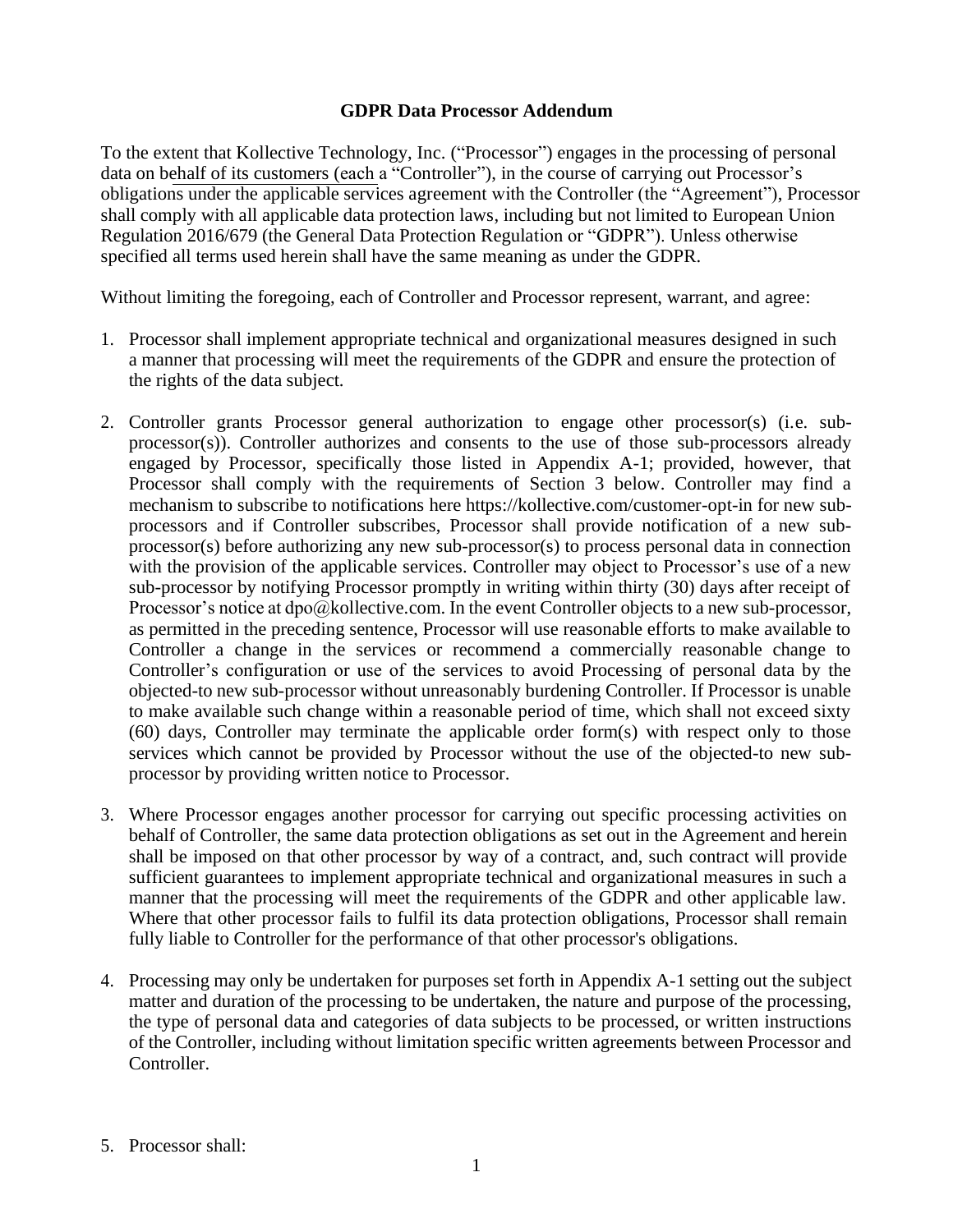- (a) process the personal data only on documented instructions from the Controller (unless doing so would be unlawful or change the services offered), including with regard to transfers of personal data to a third country or an international organization, unless required to do so by law to which the Processor is subject; in such a case, the Processor shall inform the Controller of that legal requirement before processing, unless that law prohibits such information on important grounds of public interest. Processor shall ensure that persons authorized to process the personal data have committed themselves to confidentiality or are under an appropriate statutory obligation of confidentiality;
- (b) secure all personal data, including taking all measures required pursuant to GDPR Article 32;
- (c) ensure that persons authorized to process the personal data have committed themselves to confidentiality or are under an appropriate statutory obligation of confidentiality;
- (d) only engage another processor in compliance with the terms set forth in Sections 2 and 3 above;
- (e) At Controller's expense, assist the Controller, taking into account the nature of the processing, by appropriate technical and organizational measures, insofar as this is possible, for the fulfilment of the Controller's obligation to respond to requests for exercising the data subject's rights laid down in Chapter III of the GDPR (GDPR Articles 12-23);
- (f) At Controller's expense, assist the Controller in ensuring compliance with the obligations pursuant to GDPR Articles 32 to 36 taking into account the nature of processing and the information available to the Processor;
- (g) at the choice of the Controller, delete or return all personal data to the Controller after the end of the provision of services relating to processing and delete existing copies unless retention of the personal data is required by law; and
- (h) make available to the Controller all information reasonably necessary to demonstrate compliance with the obligations set forth herein and, at Controller's expense, allow for and contribute to audits, including inspections, conducted by the Controller or another auditor mandated by the Controller, and Processor shall immediately inform Controller if, in its opinion, an instruction infringes GDPR requirements or other European Union or Member State data protection provisions.
- 6. If any of the personal data to be processed includes any data originating in the European Economic Area or Switzerland, then Controller and Processor will agree and enter into the Standard Contractual Clauses which have been added as Appendix A-2 for the transfer of personal data to processors established in third countries which do not ensure an adequate level of data protection if applicable.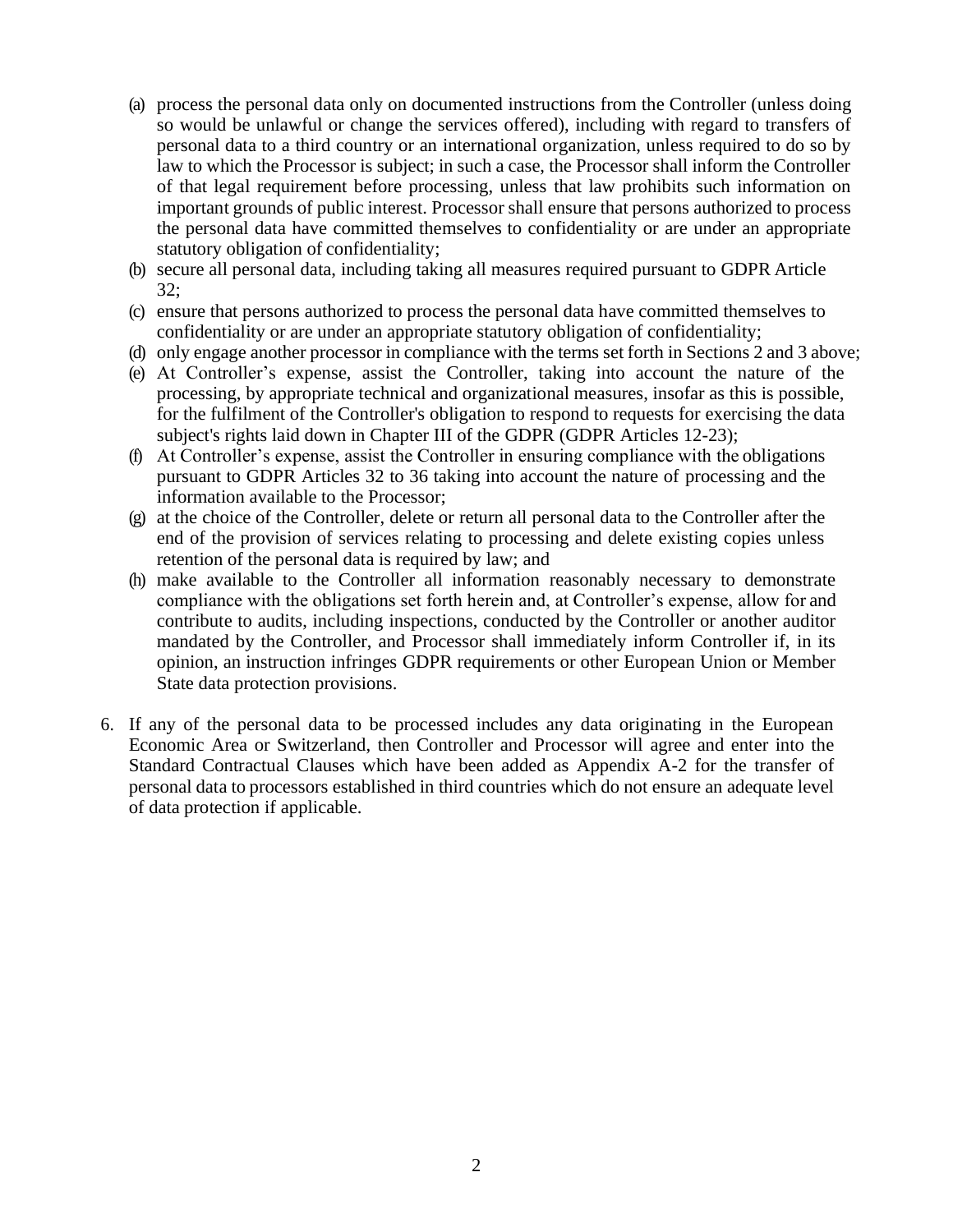## **Appendix A-1 to GDPR Data Processor Addendum**

### **Data subjects**

The personal data transferred concern the following categories of data subjects:

• Employees and contractors of the Controller

### **Categories of data**

The personal data transferred concern the following categories of data:

- Full name
- Email address
- IP address
- Username

### **Special categories of data (if appropriate)**

The personal data transferred concern the following special categories of data:

• Not Applicable. No special categories of personal data are processed by Kollective Technology, Inc.

### **Processing operations**

The personal data transferred will be subject to the following basic processing activities:

- Full name- Setting up user accounts
- Email address- Setting up user accounts
- Username- Setting up user accounts
- IP address- Used by Kollective application to build peering network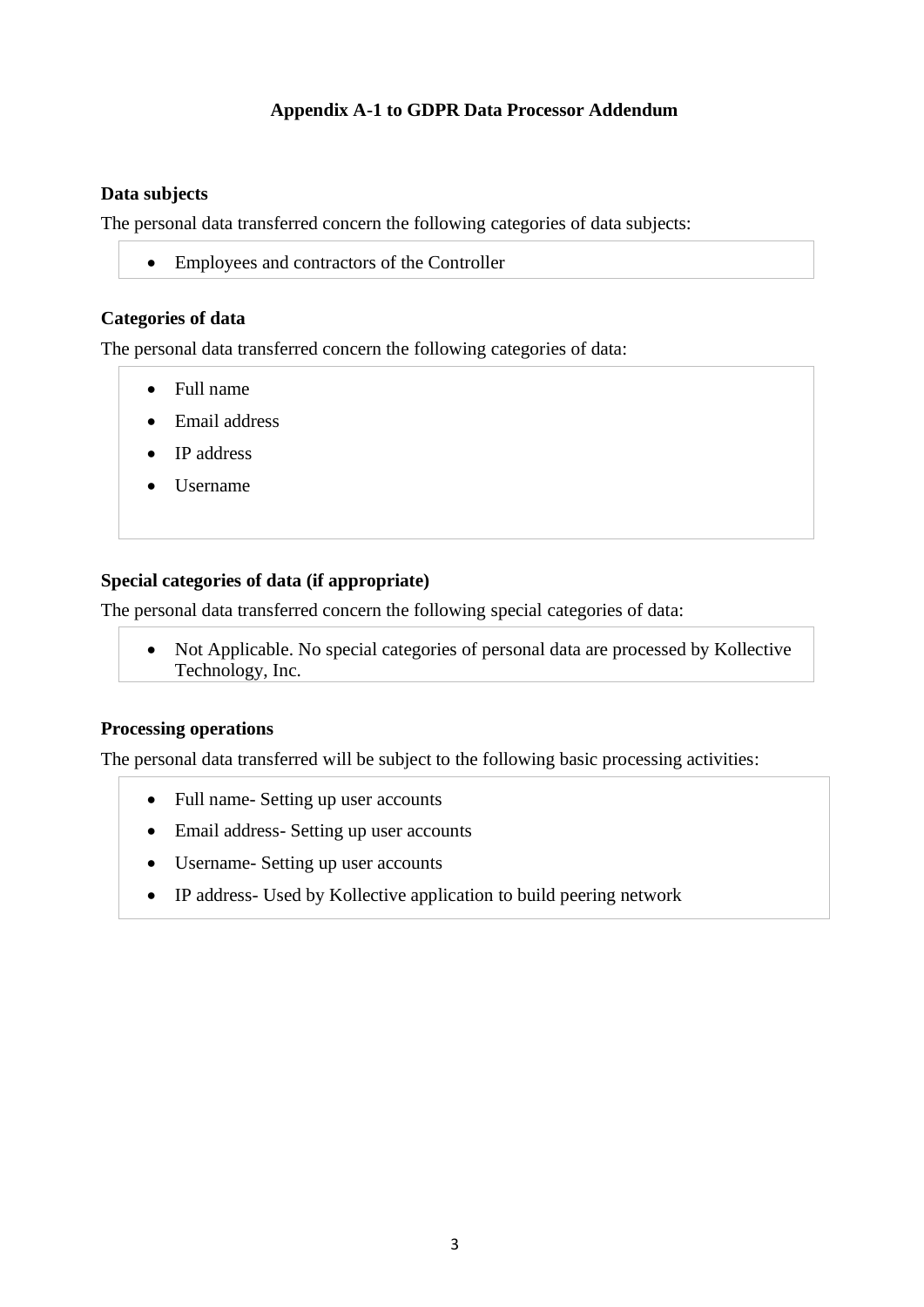## **Current Sub-processors:**

| <b>Name of Sub-processor</b> | <b>Address</b>                                                                                    | <b>Place of</b><br><b>Processing</b> | <b>Basis of legal</b><br>transfer         | <b>Purpose of</b><br><b>Processing</b>                                                                         |
|------------------------------|---------------------------------------------------------------------------------------------------|--------------------------------------|-------------------------------------------|----------------------------------------------------------------------------------------------------------------|
| Microsoft                    | One Microsoft Way, 98052,<br>Redmond, WA, United<br><b>States of America</b>                      | USA, Netherlands Standard            | Contractual<br><b>Clauses</b>             | Office O365<br>products and Azure<br>cloud data storage<br>and processing                                      |
| Amazon                       | <b>USA</b>                                                                                        | <b>USA</b>                           | Standard<br>Contractual<br><b>Clauses</b> | Cloud data storage                                                                                             |
| Marketo                      | 901 Mariners Island<br><b>Boulevard</b><br>Suite #500 (Reception)<br>San Mateo, CA 94404<br>USA   | <b>USA</b>                           | Standard<br>Contractual<br>Clauses        | Storage of names<br>and email addresses<br>for marketing                                                       |
| SalesForce.com               | <b>Salesforce Tower</b><br>415 Mission Street, 3rd Floor<br>San Francisco, CA 94105<br><b>USA</b> | <b>USA</b>                           | Standard<br>Contractual<br>Clauses        | Storage of names<br>and email addresses<br>for procurement<br>contacts                                         |
| Intacct                      | Sage Intacct<br>300 Park Avenue, Suite 1400<br>San Jose, CA 95110<br><b>USA</b>                   | <b>USA</b>                           | Standard<br>Contractual<br><b>Clauses</b> | Storage of names<br>and email addresses<br>for contracts/order<br>processing                                   |
| SumoLogic                    | 305 Main Street<br>Redwood City, CA 94063<br><b>USA</b>                                           | <b>USA</b>                           | Standard<br>Contractual<br>Clauses        | Processing of PII for<br>log analytics                                                                         |
| Auth0                        | 10800 NE 8th, St Suite 700<br>Bellevue, WA 98004<br><b>USA</b>                                    | <b>USA</b>                           | Standard<br>Contractual<br>Clauses        | Storage of IP<br>addresses, email<br>addresses, user<br>names, and names<br>for security and<br>authentication |
| Zendesk                      | 989 Market St<br>San Francisco, CA 94103                                                          | <b>USA</b>                           | Standard<br>Contractual<br>Clauses        | Storage of email<br>addresses and user<br>names for user login<br>credentials                                  |
| Datastax                     | 975 Freedom Circle<br>4th Floor<br>Santa Clara, CA 95054, USA                                     | USA, Netherlands Standard            | Contractual<br><b>Clauses</b>             | Storage of IP<br>addresses for<br>establishing peering<br>mesh                                                 |
| Planhat                      | Planhat AB<br>c/o iOffice<br>Kungsgatan 64<br>111 22 Stockholm, Sweden                            | <b>USA</b>                           | Standard<br>Contractual<br>Clauses        | Storage of name and<br>email addresses for<br>IT user contacts for<br>optimizing customer<br>service           |

## **Current Affiliates**

- Kollective Technology Limited- United Kingdom
- Kollective Technology PTE LTD- Singapore
- Kollective Technology Pty Ltd- Australia
- Kollective Technology GK- Japan
- Kollective Technology (KT) GmbH- Germany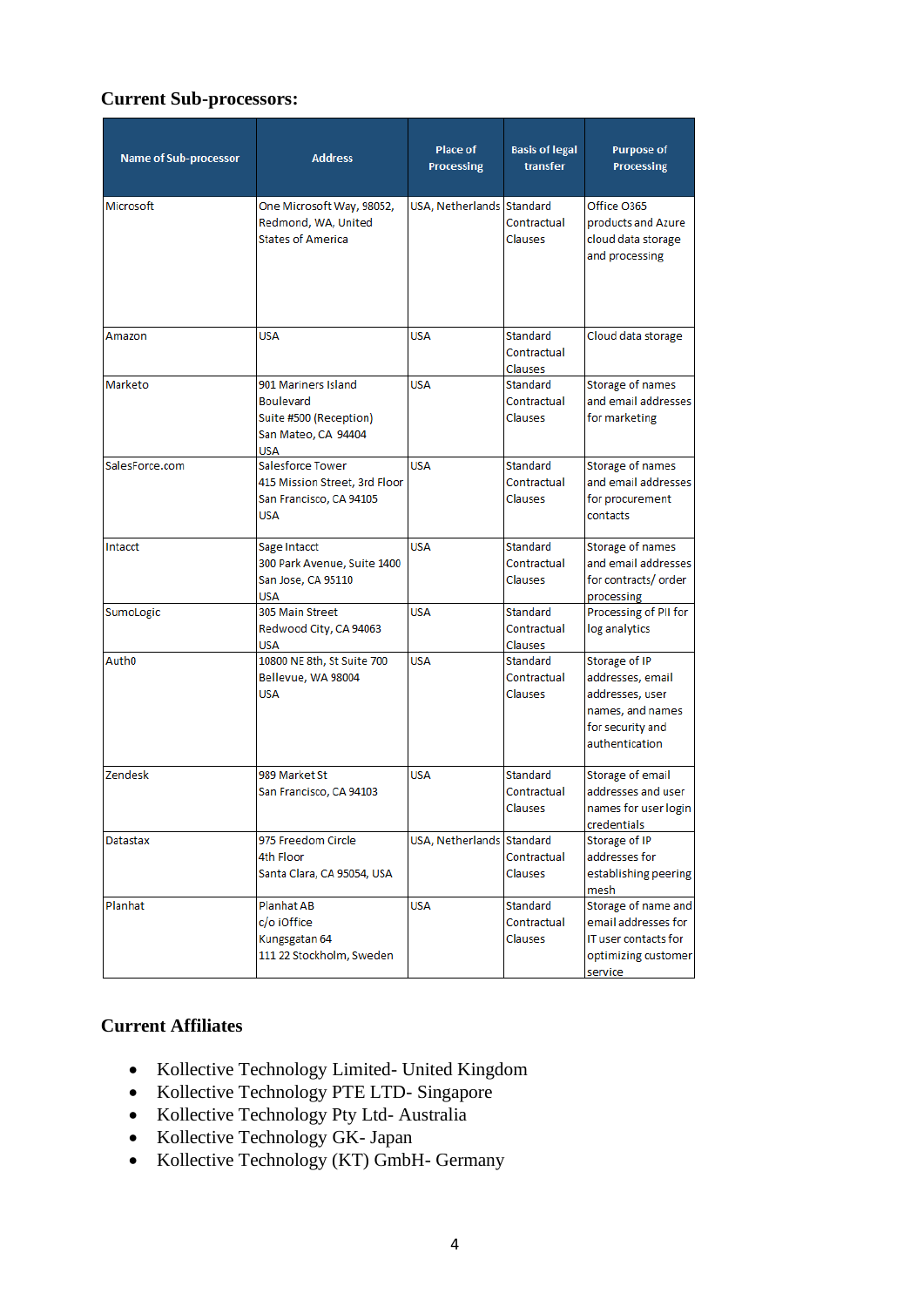## **Description of the technical and organizational security measures implemented by Processor:**

## **A. Purpose and Scope**

In developing the technical and organizational measures implemented by Kollective to ensure secure processing in accordance with Art. 32 GDPR, Kollective has taken into account the following key factors:

- State of the art
- Implementation costs
- The nature, scope, context and purposes of processing
- The likelihood and severity of risks of the processing for data subjects
- The organizational measures taken to ensure that the level of protection for the processing of personal data is adequate

Kollective shall take appropriate technical and organizational measures in accordance with Art. 32 GDPR such as:

- Encryption of personal data
- Confidentiality, integrity, availability and resilience of processing systems and services
- The ability to restore the availability and access to personal data
- A process for the regular review of the technical and organizational measures

### **B. Overview**

## **1. Pseudonymization and Encryption of Personal Data**

- Kollective does not perform pseudonymization.
- Kollective policies require the encryption of sensitive information during transmission over public networks and business data at rest.

### 2. **Effectiveness of the Implemented Technical and Organizational Measures**

 Kollective has established a procedure for the regular review of the effectiveness of the technical and organizational measures in order to ensure the security of the processing of personal data (Art. 32 (1) GDPR).

### 3. **Information Security Policy**

There is an organizational information security policy (ISP), in which essential behaviors regarding IT security and data protection are described. Employees are contractually obliged to observe and comply with the ISP. Furthermore, upon the start of employment, employees are required to read and sign the ISP and renew their acknowledgment annually. Training courses on information security are distributed annually and are compulsory for continued employment.

## **C. Controls**

### **1. Logical and Physical Access Controls**

• Remote access to the hosted environment through the corporate network is restricted to the VPN which also employs Pulse multi-factor authentication. Accounts are reviewed and approved according to the Kollective Least Privilege policy.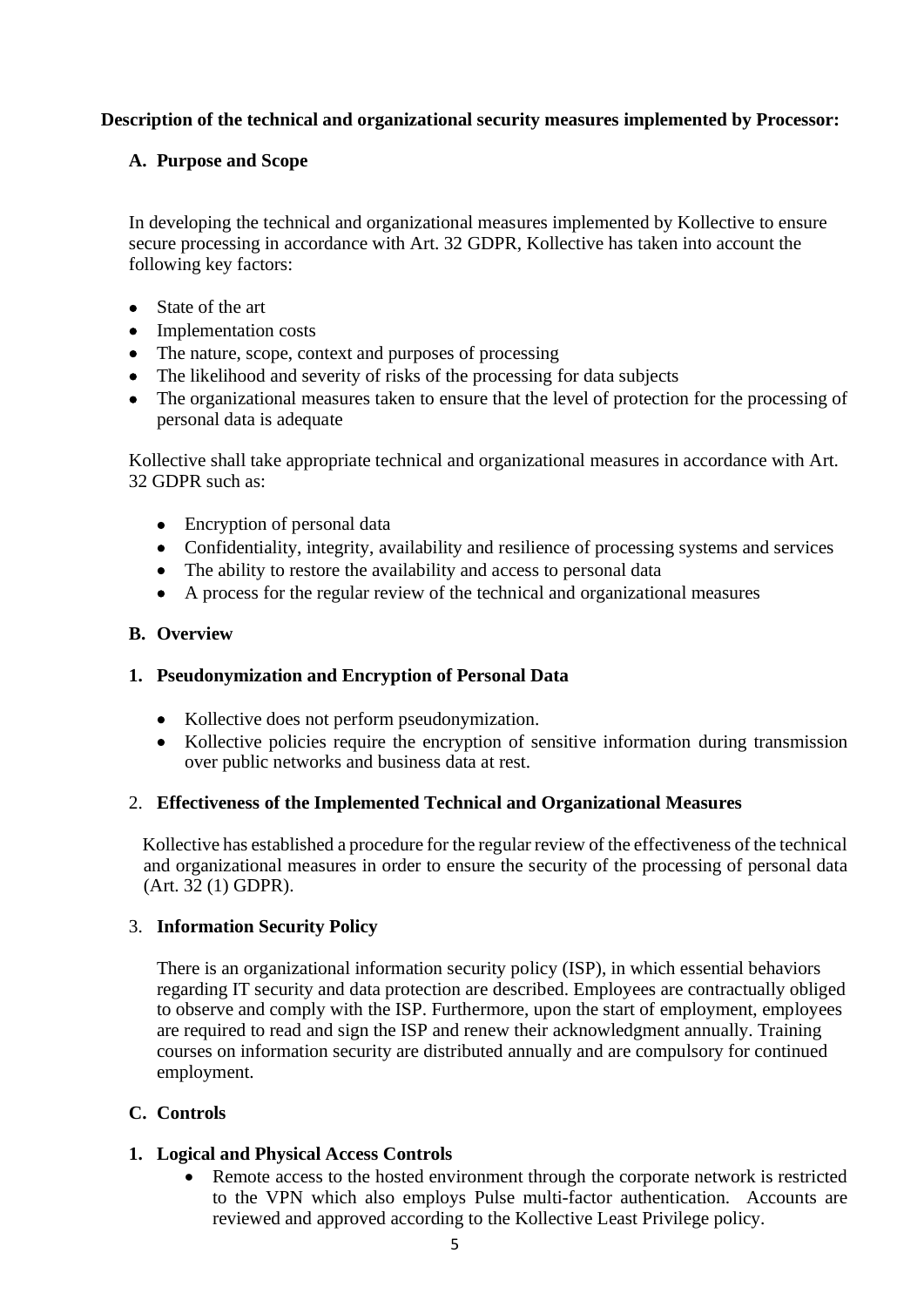- Administrative level access is reviewed at the quarterly meeting to determine whether access remains commensurate with job responsibilities.
- All access (Administrative & Non-Administrative) is reviewed at the quarterly meeting to determine whether access remains commensurate with job responsibilities.
- Kollective Technology administrative and general user account passwords have the following password parameters:
	- i. Minimum eight (8) characters in length and require an alphanumeric combination.
	- ii. Passwords are set with a 90-day expiration date.
	- iii. History: five (5) remembered passwords
	- iv. Auto-lockout: 30 minutes
	- v. Auto-lockout after five (5) logon attempts
- •
- Kollective Technology IT performs periodic network testing using penetration and vulnerability assessment tools (e.g. Qualys.). The results of these reviews are summarized in a report by Kollective Technology IT and presented to management.
- All administrative access to servers and network devices must be approved by Operations Management.
- HR provides termination notices to IT. Upon receipt of this notification, IT terminates the account on the date of termination or within one day of receipt of the notice.
- Systems are configured to require a separate user ID and password.
- Kollective Technology's employees are required by policy to periodically change their passwords and select passwords that are at least 8 characters and include a combination of alphabetic and non-alphabetic characters.
- Data transmission between the user organizations and Kollective Technology is protected against disclosure to third parties utilizing appropriate security protocols (e.g. SSL, TLS, etc.).
- Kollective policies require the encryption of sensitive information during transmission over public networks and business data at rest.
- Backup data is encrypted during creation.
- Incidents are followed up on by Security Response Team as needed and documented in an email with the appropriate parties being notified.

### **2. Systems Operations Controls**

- Weekly full-system and daily incremental backups are performed using an automated system. Issues or anomalies are investigated and resolved to ensure a full backup is successfully achieved.
- Annually a test of restores is performed to ensure that data can be restored from backups if needed.
- Kollective IT performs periodic network testing using penetration and vulnerability assessment tools (e.g. Qualys.). The results of these reviews are summarized in a report by Kollective IT and presented to management.
- Operations personnel follow defined protocols for evaluating reported events. Security related events are assigned to the security group for evaluation.
- For high severity incidents, a root cause analysis is prepared and reviewed by operations management. Based on the root cause analysis, change requests are prepared and the entity's risk management process and relevant risk management data is updated to reflect the planned incident and problem resolution.

## **3. Change Management Controls**

Management performs a review of operating system software, network configuration and database software to ensure configuration settings and patch levels are in compliance with the Corporate minimum security baselines and that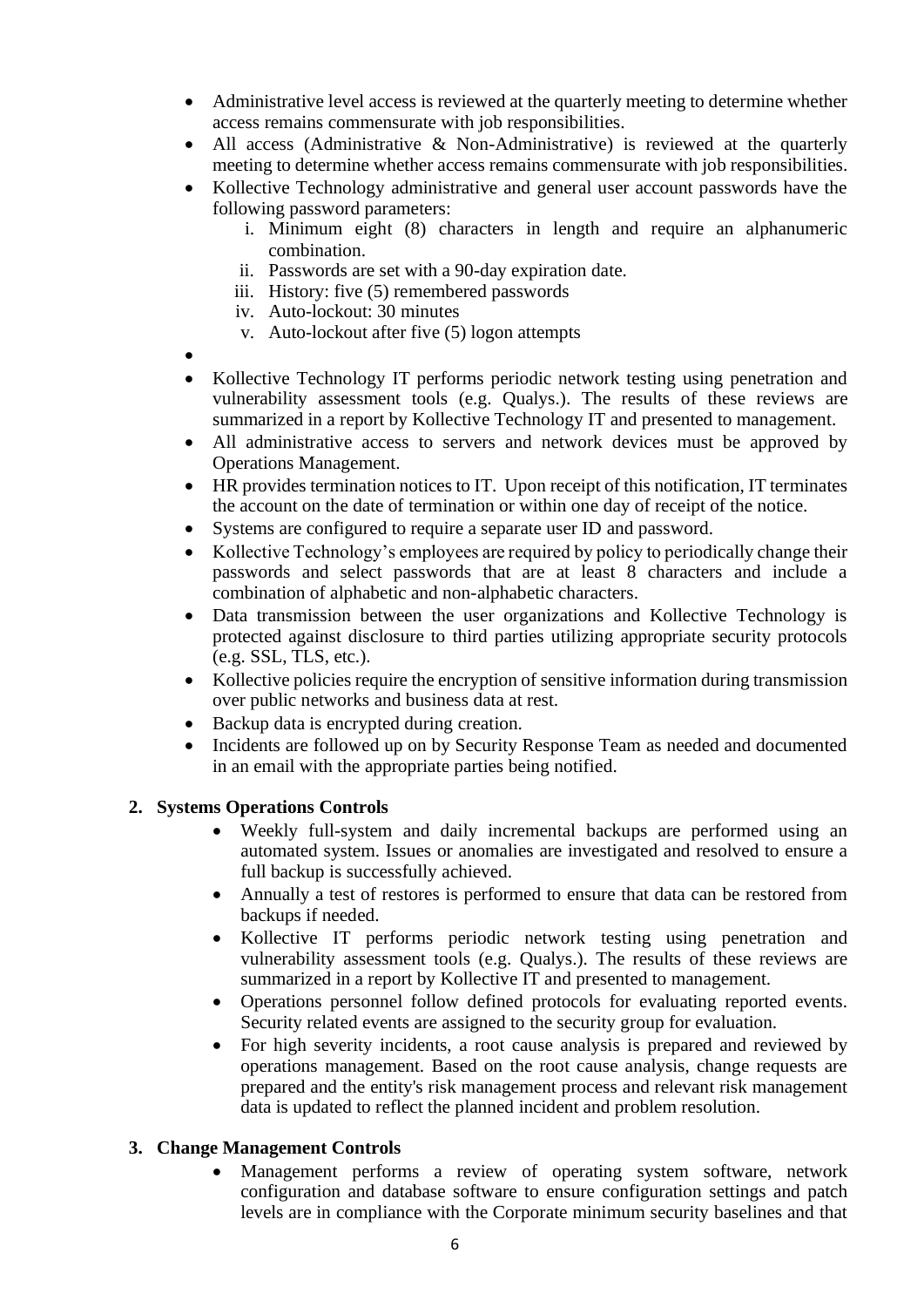out-of- compliance configurations are corrected appropriately.

- Emergency changes must be approved by authorized personnel.
- Changes are reviewed at the weekly release management meeting and scheduled for production to migration.
- The appropriate requestor, business owners, or project sponsor reviews and approves changes prior to introduction into the production environment. Approvals for release into production are based upon Quality Assurance (QA) certification and are also captured in the weekly release management meeting.
- Separate environments are used for development, testing, and production.
- Developers do not have the ability to make changes to software in production.

### **4. Availability Control**

- Processing capacity is monitored on an ongoing basis. Issues or anomalies are investigated and resolved to ensure a predetermined capacity levels are successfully maintained.
- Related party and vendor systems are subject to review as part of the vendor risk management process. Attestation reports (SOC 2 reports) are obtained and evaluated when available.
- Business continuity and disaster recovery plans, including restoration of backups, are updated and tested annually.

### **5. Confidentiality Controls**

- The ISP contains explicit language that does grant Kollective access and use of confidential information in a controlled manner.
- Application code restricts the ability to access, modify, and delete client data to only authorized individuals.
- Policies and procedures are in place to restrict sharing of confidential client information with vendors or other third parties.
- Management is responsible for changes to confidentiality practices and commitments. A formal process is used to communicate these changes to users, related parties, and vendors.
- Kollective has a documented data retention policy and has automated processes in place to retain and dispose of information in accordance with those policies.

### **6. Monitoring of Controls**

• Monitoring software is used to identify and evaluate ongoing system performance, security threats, changing resource utilization needs, and unusual system activity.

### **7. Risk Management and Design and Implementation Controls**

- Kollective has a defined risk acceptance policy that specifies risk tolerances and the process for evaluating risks based on identified threats and the specified tolerances. Identified risks are rated using a risk ranking, and Kollective develops risk mitigation strategies to manage the impact of those risks.
- On a quarterly basis, management performs a risk assessment to identify and rate key threats and risks.

## **8. Communications Controls**

- Kollective has also established a Security and Compliance Overview document highlighting Kollective'ss security commitments that is shared with external users at the time of registration.
- Kollective's security, availability, and confidentiality commitments and related responsibilities, including management, operational, and technical controls; the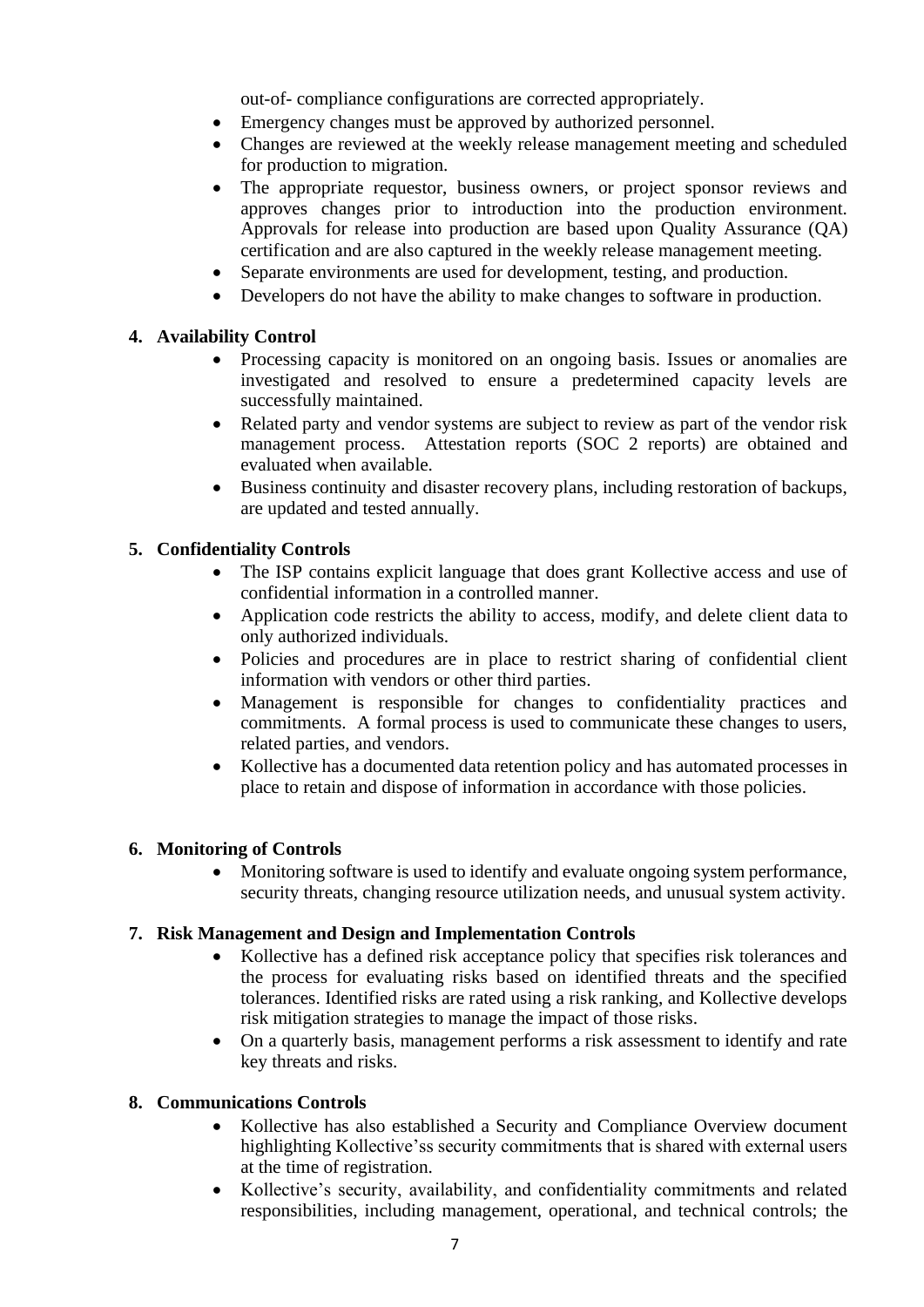incident management process; how to contact Kollective with inquiries, complaints, and disputes; customer responsibilities; and legal requirements, are communicated to customers through contracts, service level agreements, terms of service and other documentation which are communicated to every customer during initial onboarding or are made available on Kollective sites and audit reports.

### **9. Organization and Management Controls**

- Management establishes training plans and requirements for continued training for its employees.
- Personnel are required to read and accept the Employee Handbook which contains the Business Ethics and code of conduct and the statement of confidentiality and privacy practices upon their hire.
- Personnel must pass a criminal background check before they may be hired by Kollective.
- Employees are required to attend security, availability, and confidentiality training during the onboarding process. They are required to read and accept Kollective's security, availability, and confidentiality commitments upon hire.

#### **Appendix A-2 to GDPR Data Processor Addendum**

### **STANDARD CONTRACTUAL CLAUSES**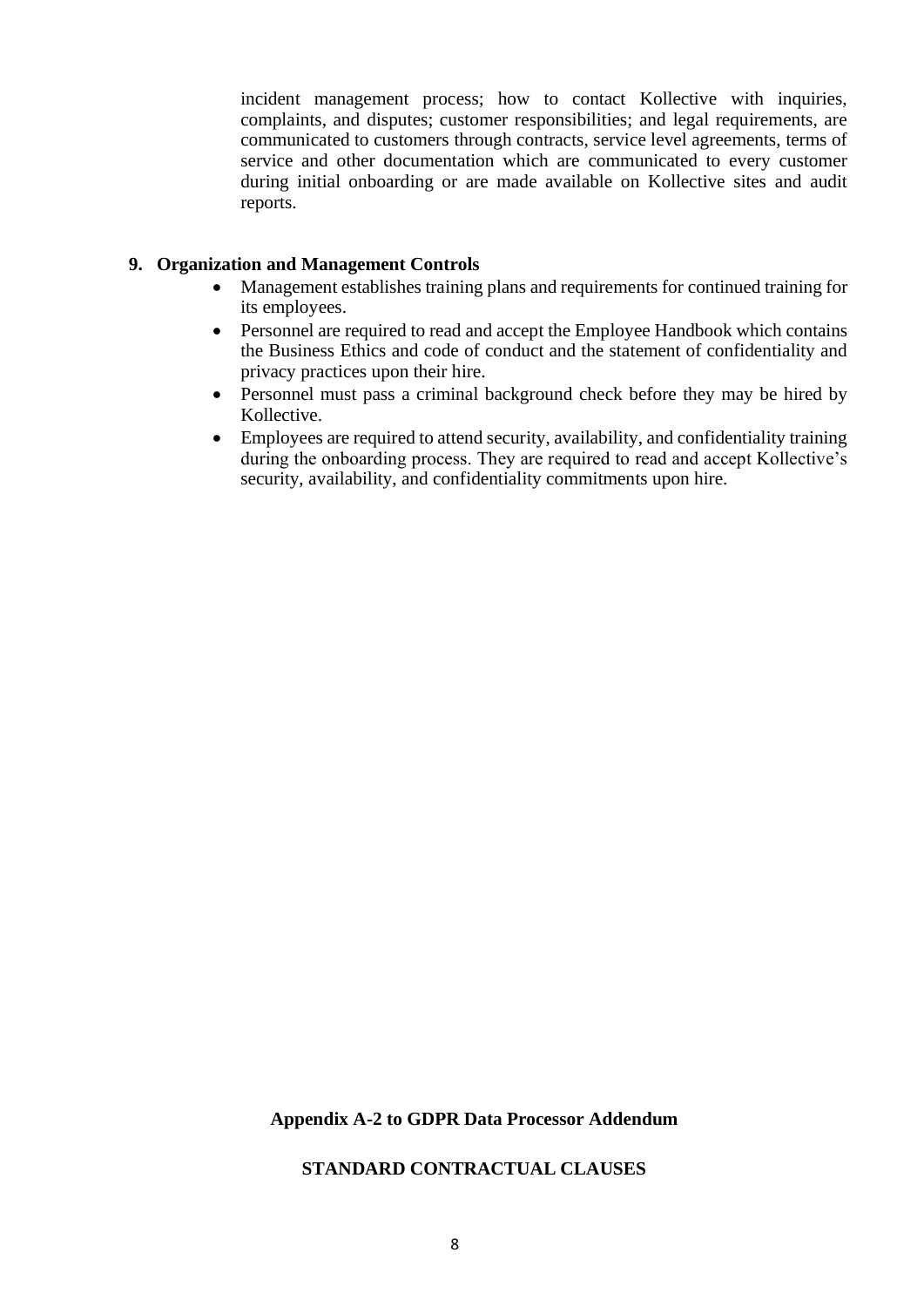### SECTION I

#### *Clause 1*

### **Purpose and scope**

- (a) The purpose of these standard contractual clauses is to ensure compliance with the requirements of Regulation (EU) 2016/679 of the European Parliament and of the Council of 27 April 2016 on the protection of natural persons with regard to the processing of personal data and on the free movement of such data (General Data Protection Regulation)<sup>(1)</sup> for the transfer of personal data to a third country.
- (b) The Parties:
	- (i) the natural or legal person(s), public authority/ies, agency/ies or other body/ies (hereinafter 'entity/ies') transferring the personal data, as listed in Annex I.A (hereinafter each 'data exporter'), and
	- (ii) the entity/ies in a third country receiving the personal data from the data exporter, directly or indirectly via another entity also Party to these Clauses, as listed in Annex I.A (hereinafter each 'data importer')

have agreed to these standard contractual clauses (hereinafter: 'Clauses').

- (c) These Clauses apply with respect to the transfer of personal data as specified in Annex I.B.
- (d) The Appendix to these Clauses containing the Annexes referred to therein forms an integral part of these Clauses.

*Clause 2*

### **Effect and invariability of the Clauses**

- (a) These Clauses set out appropriate safeguards, including enforceable data subject rights and effective legal remedies, pursuant to Article  $46(1)$  and Article  $46(2)(c)$  of Regulation (EU) 2016/679 and, with respect to data transfers from controllers to processors and/or processors to processors, standard contractual clauses pursuant to Article 28(7) of Regulation (EU) 2016/679, provided they are not modified, except to select the appropriate Module(s) or to add or update information in the Appendix. This does not prevent the Parties from including the standard contractual clauses laid down in these Clauses in a wider contract and/or to add other clauses or additional safeguards, provided that they do not contradict, directly or indirectly, these Clauses or prejudice the fundamental rights or freedoms of data subjects.
- (b) These Clauses are without prejudice to obligations to which the data exporter is subject by virtue of Regulation (EU) 2016/679.

*Clause 3*

### **Third-party beneficiaries**

<sup>(1)</sup> Where the data exporter is a processor subject to Regulation (EU) 2016/679 acting on behalf of a Union institution or body as controller, reliance on these Clauses when engaging another processor (sub-processing) not subject to Regulation (EU) 2016/679 also ensures compliance with Article 29(4) of Regulation (EU) 2018/1725 of the European Parliament and of the Council of 23 October 2018 on the protection of natural persons with regard to the processing of personal data by the Union institutions, bodies, offices and agencies and on the free movement of such data, and repealing Regulation (EC) No 45/2001 and Decision No 1247/2002/EC (OJ L 295, 21.11.2018, p. 39), to the extent these Clauses and the data protection obligations as set out in the contract or other legal act between the controller and the processor pursuant to Article 29(3) of Regulation (EU) 2018/1725 are aligned. This will in particular be the case where the controller and processor rely on the standard contractual clauses included in Decision 2021/915.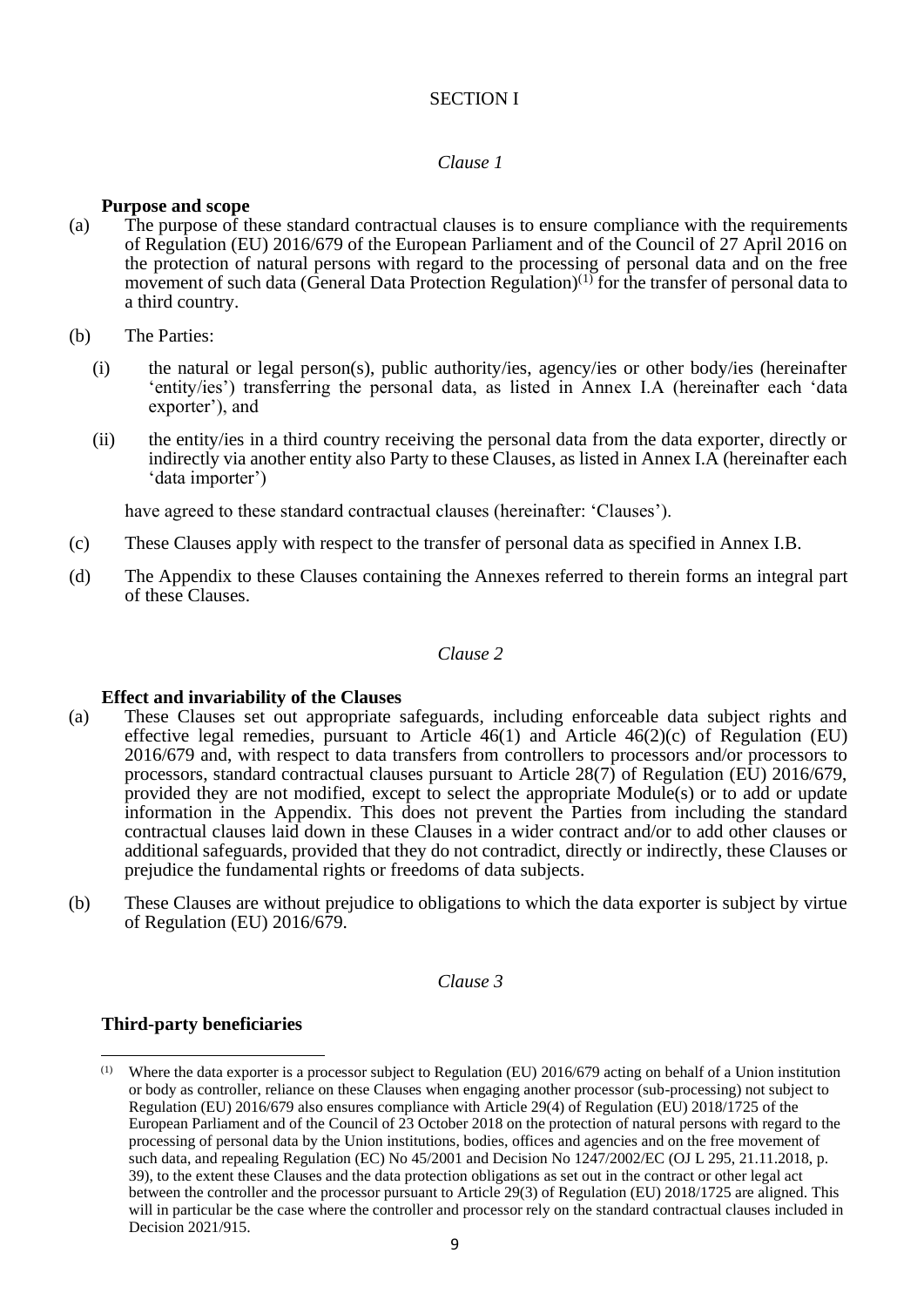(a) Data subjects may invoke and enforce these Clauses, as third-party beneficiaries, against the data exporter and/or data importer, with the following exceptions:

(i)Clause 1, Clause 2, Clause 3, Clause 6, Clause 7;

- (ii) Clause  $8 -$  Module One: Clause  $8.5$  (e) and Clause  $8.9$ (b); Module Two: Clause  $8.1$ (b),  $8.9$ (a), (c), (d) and (e); Module Three: Clause  $8.1(a)$ , (c) and (d) and Clause  $8.9(a)$ , (c), (d), (e), (f) and (g); Module Four: Clause 8.1 (b) and Clause 8.3(b);
- (iii)Clause 9 Module Two: Clause 9(a), (c), (d) and (e); Module Three: Clause 9(a), (c), (d) and (e);
- (iv)Clause  $12 -$  Module One: Clause  $12(a)$  and (d); Modules Two and Three: Clause  $12(a)$ , (d) and (f);
- (v) Clause 13;
- (vi)Clause  $15.1(c)$ , (d) and (e);
- $(vii)$  Clause 16(e);
- (viii) Clause 18 Modules One, Two and Three: Clause 18(a) and (b); Module Four: Clause 18.
- (b) Paragraph (a) is without prejudice to rights of data subjects under Regulation (EU) 2016/679.

### *Clause 4*

### **Interpretation**

- (a) Where these Clauses use terms that are defined in Regulation (EU) 2016/679, those terms shall have the same meaning as in that Regulation.
- (b) These Clauses shall be read and interpreted in the light of the provisions of Regulation (EU) 2016/679.
- (c) These Clauses shall not be interpreted in a way that conflicts with rights and obligations provided for in Regulation (EU) 2016/679.

#### *Clause 5*

### **Hierarchy**

In the event of a contradiction between these Clauses and the provisions of related agreements between the Parties, existing at the time these Clauses are agreed or entered into thereafter, these Clauses shall prevail.

### *Clause 6*

### **Description of the transfer(s)**

The details of the transfer(s), and in particular the categories of personal data that are transferred and the purpose(s) for which they are transferred, are specified in Annex I.B.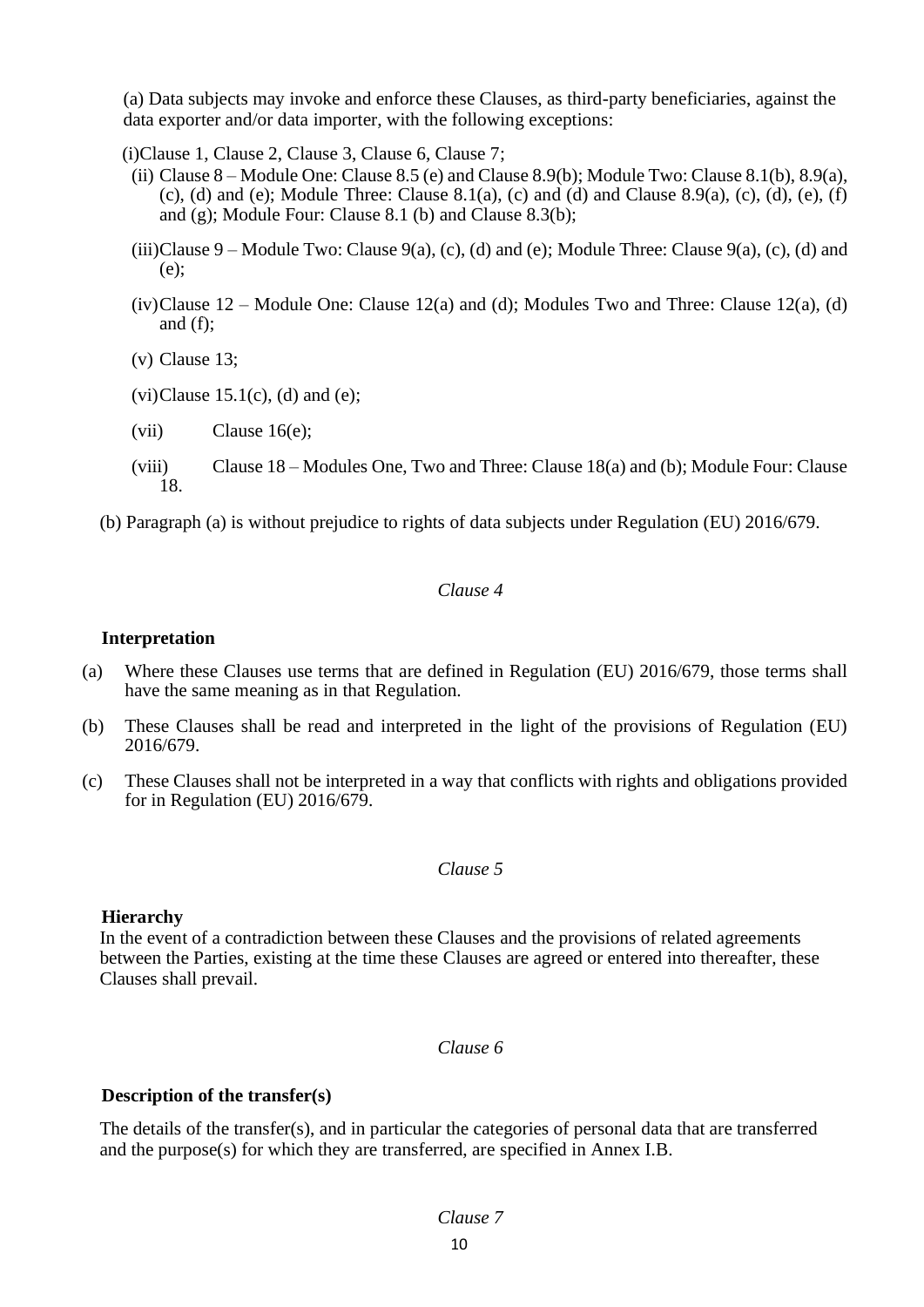#### **Docking clause**

- (a) An entity that is not a Party to these Clauses may, with the agreement of the Parties, accede to these Clauses at any time, either as a data exporter or as a data importer, by completing the Appendix and signing Annex I.A.
- (b) Once it has completed the Appendix and signed Annex I.A, the acceding entity shall become a Party to these Clauses and have the rights and obligations of a data exporter or data importer in accordance with its designation in Annex I.A.
- (c) The acceding entity shall have no rights or obligations arising under these Clauses from the period prior to becoming a Party.

### SECTION II – OBLIGATIONS OF THE PARTIES

### *Clause 8*

#### **Data protection safeguards**

The data exporter warrants that it has used reasonable efforts to determine that the data importer is able, through the implementation of appropriate technical and organisational measures, to satisfy its obligations under these Clauses.

#### 8.1 **Instructions**

- (a) The data importer shall process the personal data only on documented instructions from the data exporter. The data exporter may give such instructions throughout the duration of the contract.
- (b) The data importer shall immediately inform the data exporter if it is unable to follow those instructions.

#### 8.2**Purpose limitation**

The data importer shall process the personal data only for the specific purpose(s) of the transfer, as set out in Annex I. B, unless on further instructions from the data exporter.

#### 8.3 **Transparency**

On request, the data exporter shall make a copy of these Clauses, including the Appendix as completed by the Parties, available to the data subject free of charge. To the extent necessary to protect business secrets or other confidential information, including the measures described in Annex II and personal data, the data exporter may redact part of the text of the Appendix to these Clauses prior to sharing a copy, but shall provide a meaningful summary where the data subject would otherwise not be able to understand the its content or exercise his/her rights. On request, the Parties shall provide the data subject with the reasons for the redactions, to the extent possible without revealing the redacted information. This Clause is without prejudice to the obligations of the data exporter under Articles 13 and 14 of Regulation (EU) 2016/679.

#### 8.4 **Accuracy**

If the data importer becomes aware that the personal data it has received is inaccurate, or has become outdated, it shall inform the data exporter without undue delay. In this case, the data importer shall cooperate with the data exporter to erase or rectify the data.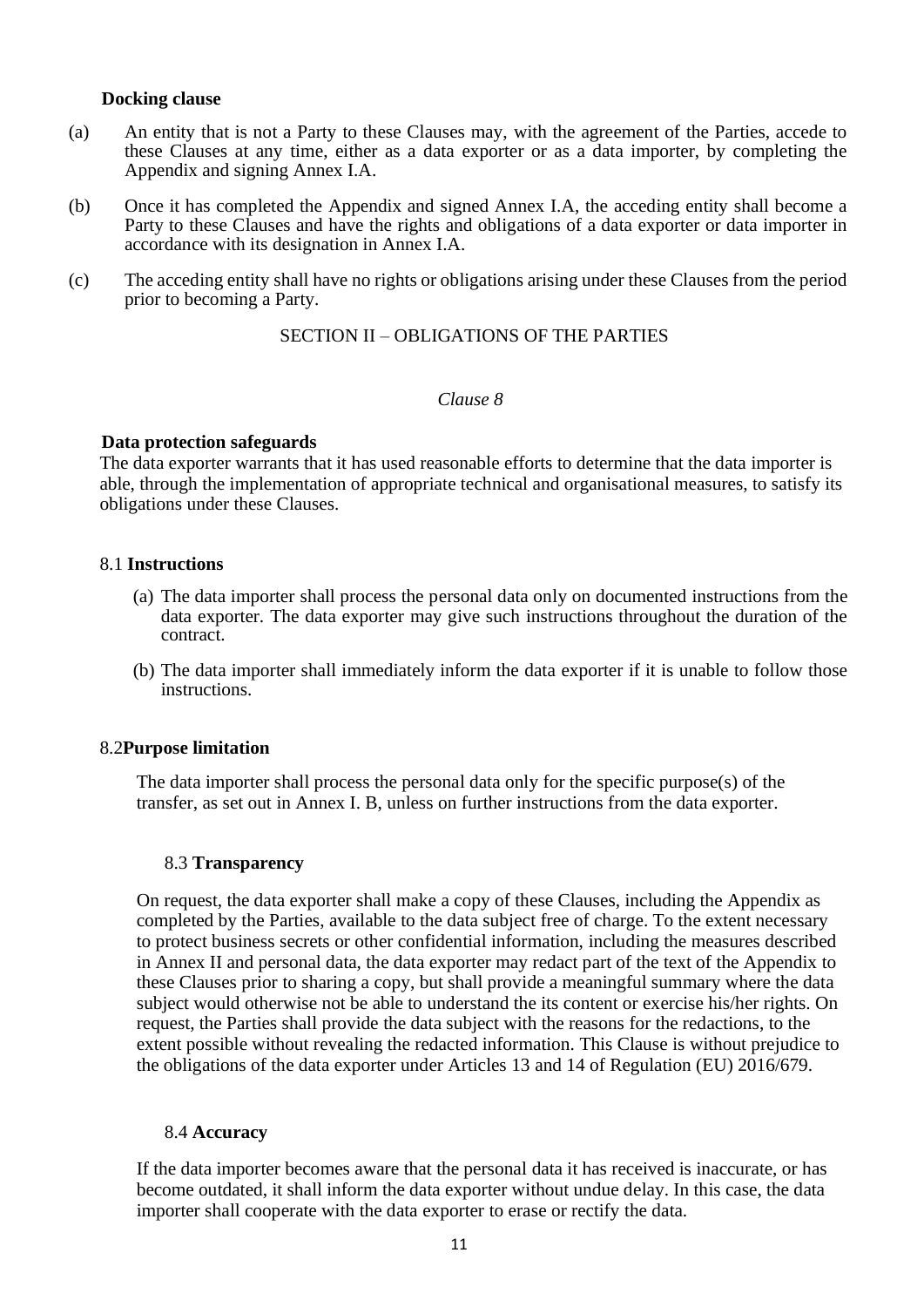## 8.5 **Duration of processing and erasure or return of data**

Processing by the data importer shall only take place for the duration specified in Annex I.B. After the end of the provision of the processing services, the data importer shall, at the choice of the data exporter, delete all personal data processed on behalf of the data exporter and certify to the data exporter that it has done so, or return to the data exporter all personal data processed on its behalf and delete existing copies. Until the data is deleted or returned, the data importer shall continue to ensure compliance with these Clauses. In case of local laws applicable to the data importer that prohibit return or deletion of the personal data, the data importer warrants that it will continue to ensure compliance with these Clauses and will only process it to the extent and for as long as required under that local law. This is without prejudice to Clause 14, in particular the requirement for the data importer under Clause 14(e) to notify the data exporter throughout the duration of the contract if it has reason to believe that it is or has become subject to laws or practices not in line with the requirements under Clause  $14(a)$ .

### 8.6 **Security of processing**

- (a) The data importer and, during transmission, also the data exporter shall implement appropriate technical and organisational measures to ensure the security of the data, including protection against a breach of security leading to accidental or unlawful destruction, loss, alteration, unauthorised disclosure or access to that data (hereinafter 'personal data breach'). In assessing the appropriate level of security, the Parties shall take due account of the state of the art, the costs of implementation, the nature, scope, context and purpose(s) of processing and the risks involved in the processing for the data subjects. The Parties shall in particular consider having recourse to encryption or pseudonymisation, including during transmission, where the purpose of processing can be fulfilled in that manner. In case of pseudonymisation, the additional information for attributing the personal data to a specific data subject shall, where possible, remain under the exclusive control of the data exporter. In complying with its obligations under this paragraph, the data importer shall at least implement the technical and organisational measures specified in Annex II. The data importer shall carry out regular checks to ensure that these measures continue to provide an appropriate level of security.
- (b) The data importer shall grant access to the personal data to members of its personnel only to the extent strictly necessary for the implementation, management and monitoring of the contract. It shall ensure that persons authorised to process the personal data have committed themselves to confidentiality or are under an appropriate statutory obligation of confidentiality.
- (c) In the event of a personal data breach concerning personal data processed by the data importer under these Clauses, the data importer shall take appropriate measures to address the breach, including measures to mitigate its adverse effects. The data importer shall also notify the data exporter without undue delay after having become aware of the breach. Such notification shall contain the details of a contact point where more information can be obtained, a description of the nature of the breach (including, where possible, categories and approximate number of data subjects and personal data records concerned), its likely consequences and the measures taken or proposed to address the breach including, where appropriate, measures to mitigate its possible adverse effects. Where, and in so far as, it is not possible to provide all information at the same time, the initial notification shall contain the information then available and further information shall, as it becomes available, subsequently be provided without undue delay.
- (d) The data importer shall cooperate with and assist the data exporter to enable the data exporter to comply with its obligations under Regulation (EU) 2016/679, in particular to notify the competent supervisory authority and the affected data subjects, taking into account the nature of processing and the information available to the data importer.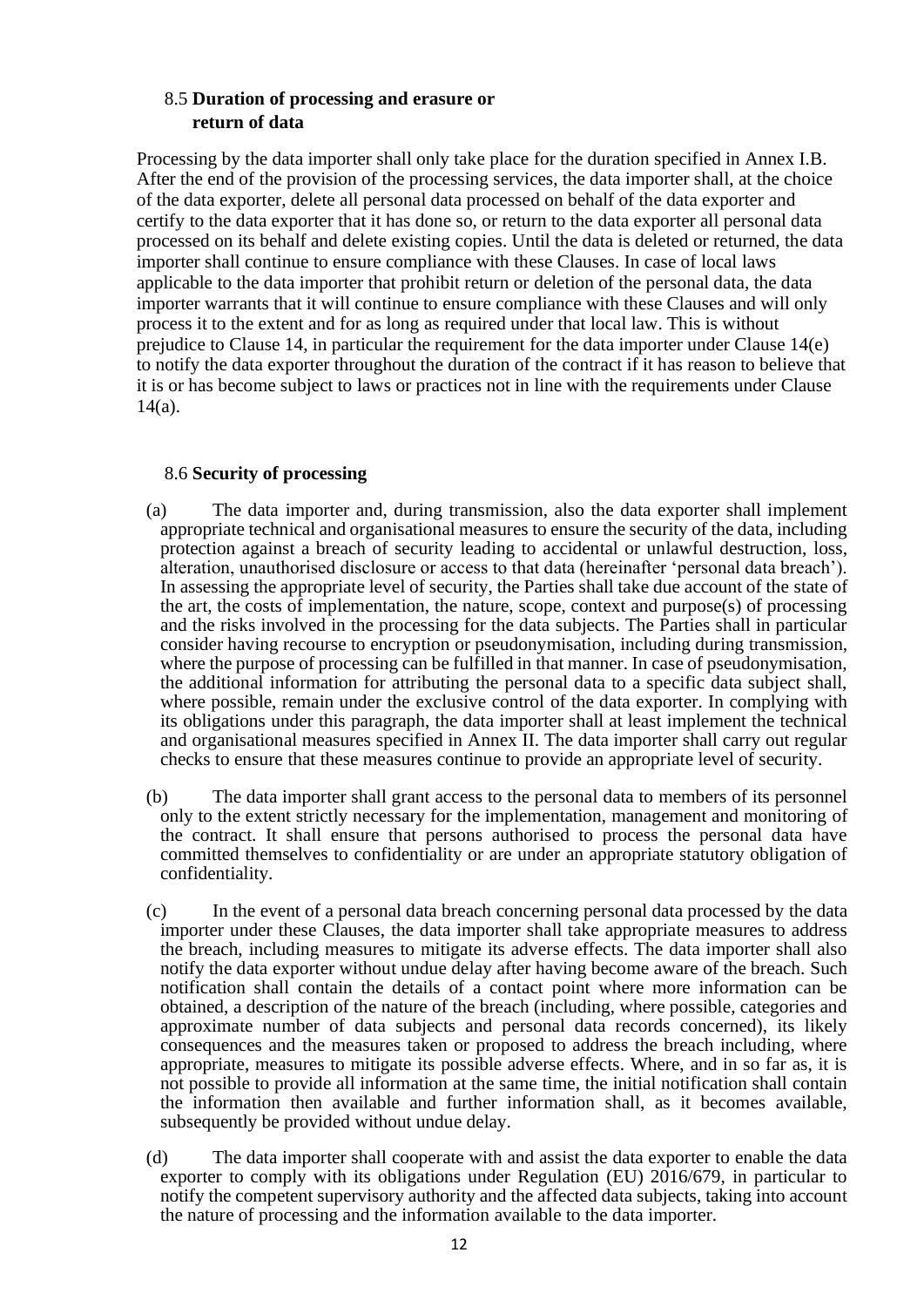### 8.7 **Sensitive data**

Where the transfer involves personal data revealing racial or ethnic origin, political opinions, religious or philosophical beliefs, or trade union membership, genetic data, or biometric data for the purpose of uniquely identifying a natural person, data concerning health or a person's sex life or sexual orientation, or data relating to criminal convictions and offences (hereinafter 'sensitive data'), the data importer shall apply the specific restrictions and/or additional safeguards described in Annex I.B.

### 8.8 **Onward transfers**

The data importer shall only disclose the personal data to a third party on documented instructions from the data exporter. In addition, the data may only be disclosed to a third party located outside the European Union<sup>(2)</sup> (in the same country as the data importer or in another third country, hereinafter 'onward transfer') if the third party is or agrees to be bound by these Clauses, under the appropriate Module, or if:

- (i) the onward transfer is to a country benefitting from an adequacy decision pursuant to Article 45 of Regulation (EU) 2016/679 that covers the onward transfer;
- (ii) the third party otherwise ensures appropriate safeguards pursuant to Articles 46 or 47 Regulation of (EU) 2016/679 with respect to the processing in question;
- (iii)the onward transfer is necessary for the establishment, exercise or defence of legal claims in the context of specific administrative, regulatory or judicial proceedings; or
- (iv)the onward transfer is necessary in order to protect the vital interests of the data subject or of another natural person.

Any onward transfer is subject to compliance by the data importer with all the other safeguards under these Clauses, in particular purpose limitation.

### 8.9**Documentation and compliance**

- (a) The data importer shall promptly and adequately deal with enquiries from the data exporter that relate to the processing under these Clauses.
- (b) The Parties shall be able to demonstrate compliance with these Clauses. In particular, the data importer shall keep appropriate documentation on the processing activities carried out on behalf of the data exporter.
- (c) The data importer shall make available to the data exporter all information necessary to demonstrate compliance with the obligations set out in these Clauses and at the data exporter's request, allow for and contribute to audits of the processing activities covered by these Clauses, at reasonable intervals or if there are indications of non- compliance. In deciding on a review or audit, the data exporter may take into account relevant certifications held by the data importer.

<sup>(2)</sup> The Agreement on the European Economic Area (EEA Agreement) provides for the extension of the European Union's internal market to the three EEA States Iceland, Liechtenstein and Norway. The Union data protection legislation, including Regulation (EU) 2016/679, is covered by the EEA Agreement and has been incorporated into Annex XI thereto. Therefore, any disclosure by the data importer to a third party located in the EEA does not qualify as an onward transfer for the purpose of these Clauses.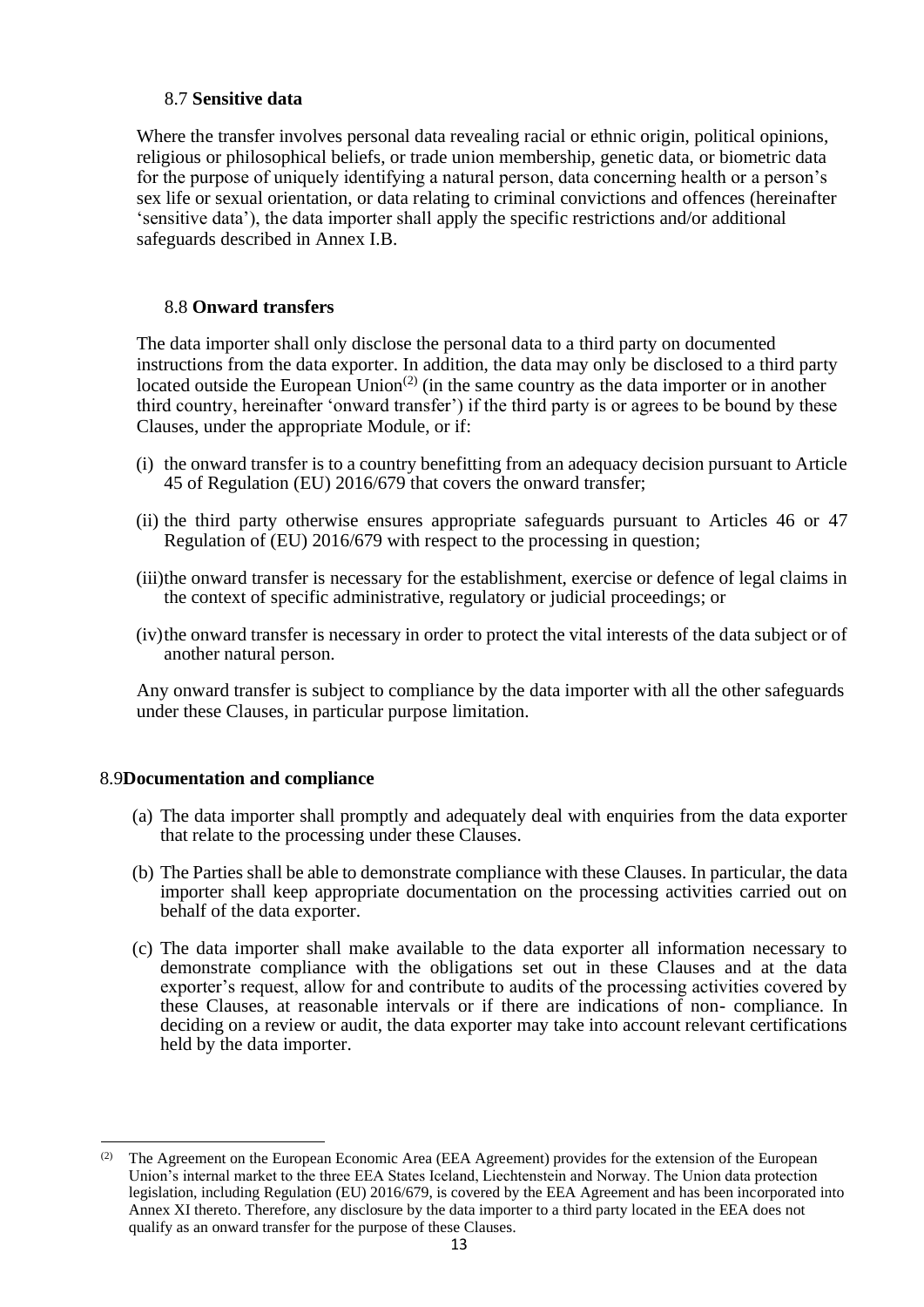- (d) The data exporter may choose to conduct the audit by itself or mandate an independent auditor. Audits may include inspections at the premises or physical facilities of the data importer and shall, where appropriate, be carried out with reasonable notice.
- (e) The Parties shall make the information referred to in paragraphs (b) and (c), including the results of any audits, available to the competent supervisory authority on request.

#### **Use of sub-processors**

OPTION 2: GENERAL WRITTEN AUTHORISATION The data importer has the data exporter's general authorisation for the engagement of sub-processor(s) from an agreed list. The data importer shall specifically inform the data exporter in writing of any intended changes to that list through the addition or replacement of sub-processors at least 30 daysin advance, thereby giving the data exporter sufficient time to be able to object to such changes prior to the engagement of the sub-processor(s). The data importer shall provide the data exporter with the information necessary to enable the data exporter to exercise its right to object.

- (a) Where the data importer engages a sub-processor to carry out specific processing activities (on behalf of the data exporter), it shall do so by way of a written contract that provides for, in substance, the same data protection obligations as those binding the data importer under these Clauses, including in terms of third-party beneficiary rights for data subjects.<sup>(3)</sup> The Parties agree that, by complying with this Clause, the data importer fulfils its obligations under Clause 8.8. The data importer shall ensure that the sub-processor complies with the obligations to which the data importer is subject pursuant to these Clauses.
- (b) The data importer shall provide, at the data exporter's request, a copy of such a sub-processor agreement and any subsequent amendments to the data exporter. To the extent necessary to protect business secrets or other confidential information, including personal data, the data importer may redact the text of the agreement prior to sharing a copy.
- (c) The data importer shall remain fully responsible to the data exporter for the performance of the sub-processor's obligations under its contract with the data importer. The data importer shall notify the data exporter of any failure by the sub-processor to fulfil its obligations under that contract.
- (d) The data importer shall agree a third-party beneficiary clause with the sub-processor whereby in the event the data importer has factually disappeared, ceased to exist in law or has become insolvent – the data exporter shall have the right to terminate the sub-processor contract and to instruct the sub-processor to erase or return the personal data.

#### *Clause 10*

### **Data subject rights**

(a) The data importer shall promptly notify the data exporter of any request it has received from a data subject. It shall not respond to that request itself unless it has been authorised to do so by the data exporter.

<sup>(3)</sup> This requirement may be satisfied by the sub-processor acceding to these Clauses under the appropriate Module, in accordance with Clause 7.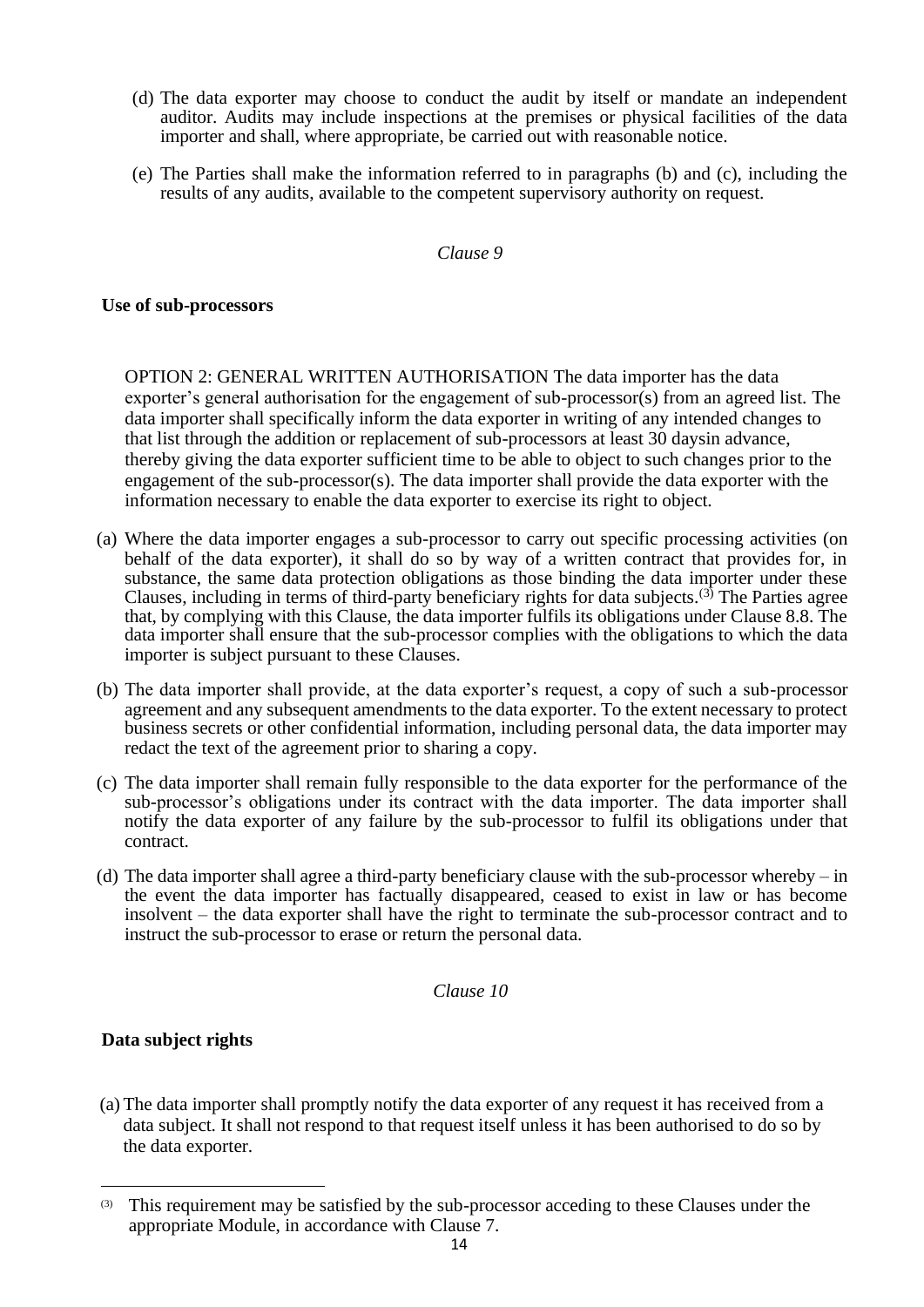- (b) The data importer shall assist the data exporter in fulfilling its obligations to respond to data subjects' requests for the exercise of their rights under Regulation (EU) 2016/679. In this regard, the Parties shall set out in Annex II the appropriate technical and organisational measures, taking into account the nature of the processing, by which the assistance shall be provided, as well as the scope and the extent of the assistance required.
- (c) In fulfilling its obligations under paragraphs (a) and (b), the data importer shall comply with the instructions from the data exporter.

#### **Redress**

- (a) The data importer shall inform data subjects in a transparent and easily accessible format, through individual notice or on its website, of a contact point authorised to handle complaints. It shall deal promptly with any complaints it receives from a data subject.
- (b) In case of a dispute between a data subject and one of the Parties as regards compliance with these Clauses, that Party shall use its best efforts to resolve the issue amicably in a timely fashion. The Parties shall keep each other informed about such disputes and, where appropriate, cooperate in resolving them.
- (c) Where the data subject invokes a third-party beneficiary right pursuant to Clause 3, the data importer shall accept the decision of the data subject to:
	- (i) lodge a complaint with the supervisory authority in the Member State of his/her habitual residence or place of work, or the competent supervisory authority pursuant to Clause 13;
- (ii) refer the dispute to the competent courts within the meaning of Clause 18.
	- (d) The Parties accept that the data subject may be represented by a not-for-profit body, organisation or association under the conditions set out in Article 80(1) of Regulation (EU) 2016/679.
	- (e) The data importer shall abide by a decision that is binding under the applicable EU or Member State law.
	- (f) The data importer agrees that the choice made by the data subject will not prejudice his/her substantive and procedural rights to seek remedies in accordance with applicable laws.

### *Clause 12*

### **Liability**

- (a) Each Party shall be liable to the other Party/ies for any damages it causes the other Party/ies by any breach of these Clauses.
- (b)The data importer shall be liable to the data subject, and the data subject shall be entitled to receive compensation, for any material or non-material damages the data importer or its sub-processor causes the data subject by breaching the third-party beneficiary rights under these Clauses.
- (c) Notwithstanding paragraph (b), the data exporter shall be liable to the data subject, and the data subject shall be entitled to receive compensation, for any material or non-material damages the data exporter or the data importer (or its sub- processor) causes the data subject by breaching the third-party beneficiary rights under these Clauses. This is without prejudice to the liability of the data exporter and, where the data exporter is a processor acting on behalf of a controller, to the liability of the controller under Regulation (EU) 2016/679 or Regulation (EU) 2018/1725, as applicable.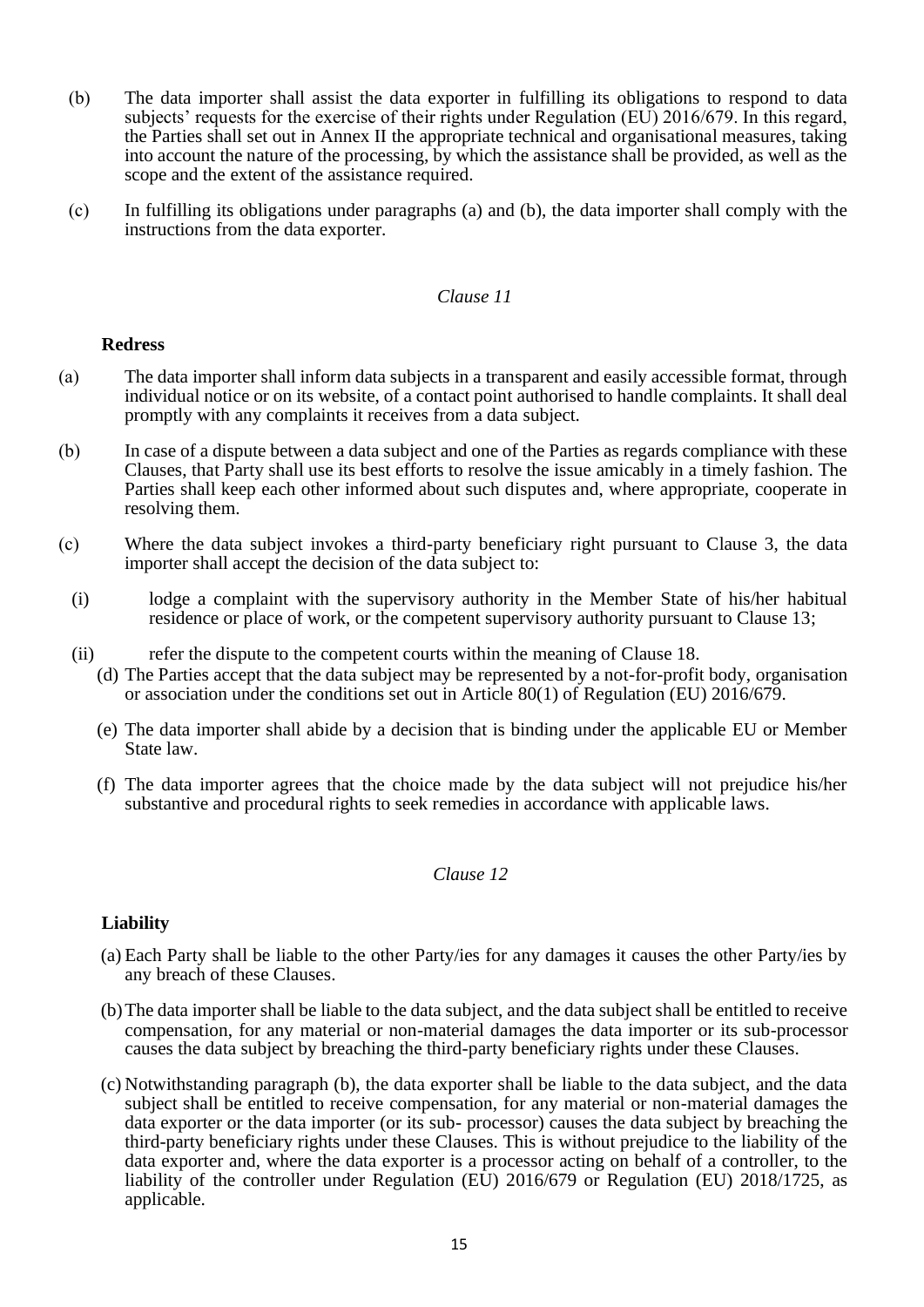- (d)The Parties agree that if the data exporter is held liable under paragraph (c) for damages caused by the data importer (or its sub-processor), it shall be entitled to claim back from the data importer that part of the compensation corresponding to the data importer's responsibility for the damage.
- (e) Where more than one Party is responsible for any damage caused to the data subject as a result of a breach of these Clauses, all responsible Parties shall be jointly and severally liable and the data subject is entitled to bring an action in court against any of these Parties.
- (f) The Parties agree that if one Party is held liable under paragraph (e), it shall be entitled to claim back from the other Party/ies that part of the compensation corresponding to its/their responsibility for the damage.
- (g)The data importer may not invoke the conduct of a sub-processor to avoid its own liability.

#### **Supervision**

(a) The supervisory authority with responsibility for ensuring compliance by the data exporter with Regulation (EU) 2016/679 as regards the data transfer, as indicated in Annex I.C, shall act as competent supervisory authority.

## SECTION III – LOCAL LAWS AND OBLIGATIONS IN CASE OF ACCESS BY PUBLIC

### AUTHORITIES

### *Clause 14*

### **Local laws and practices affecting compliance with the Clauses**

(a) The Parties warrant that they have no reason to believe that the laws and practices in the third country of destination applicable to the processing of the personal data by the data importer, including any requirements to disclose personal data or measures authorising access by public authorities, prevent the data importer from fulfilling its obligations under these Clauses. This is based on the understanding that laws and practices that respect the essence of the fundamental rights and freedoms and do not exceed what is necessary and proportionate in a democratic society to safeguard one of the objectives listed in Article 23(1) of Regulation (EU) 2016/679, are not in contradiction with these Clauses.

(b) The Parties declare that in providing the warranty in paragraph (a), they have taken due account in particular of the following elements:

- (i) the specific circumstances of the transfer, including the length of the processing chain, the number of actors involved and the transmission channels used; intended onward transfers; the type of recipient; the purpose of processing; the categories and format of the transferred personal data; the economic sector in which the transfer occurs; the storage location of the data transferred;
- (ii) the laws and practices of the third country of destination– including those requiring the disclosure of data to public authorities or authorising access by such authorities – relevant in light of the specific circumstances of the transfer, and the applicable limitations and safeguards<sup>(4)</sup>;

<sup>(4)</sup> As regards the impact of such laws and practices on compliance with these Clauses, different elements may be considered as part of an overall assessment. Such elements may include relevant and documented practical experience with prior instances of requests for disclosure from public authorities, or the absence of such requests, covering a sufficiently representative time-frame. This refers in particular to internal records or other documentation, drawn up on a continuous basis in accordance with due diligence and certified at senior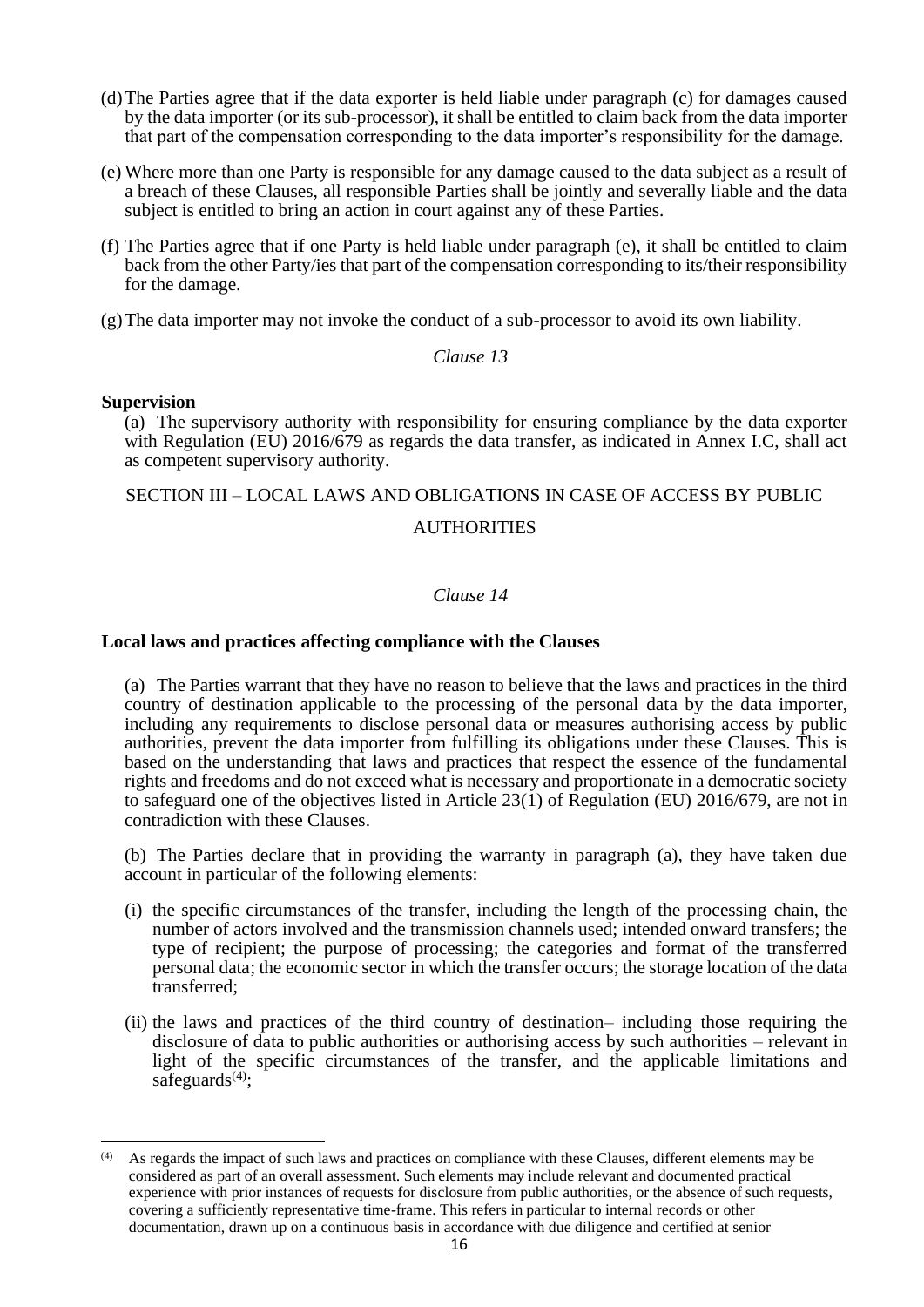(iii) any relevant contractual, technical or organisational safeguards put in place to supplement the safeguards under these Clauses, including measures applied during transmission and to the processing of the personal data in the country of destination.

(c) The data importer warrants that, in carrying out the assessment under paragraph (b), it has made its best efforts to provide the data exporter with relevant information and agrees that it will continue to cooperate with the data exporter in ensuring compliance with these Clauses.

(d) The Parties agree to document the assessment under paragraph (b) and make it available to the competent supervisory authority on request.

(e) The data importer agrees to notify the data exporter promptly if, after having agreed to these Clauses and for the duration of the contract, it has reason to believe that it is or has become subject to laws or practices not in line with the requirements under paragraph (a), including following a change in the laws of the third country or a measure (such as a disclosure request) indicating an application of such laws in practice that is not in line with the requirements in paragraph (a). [For Module Three: The data exporter shall forward the notification to the controller.]

(f) Following a notification pursuant to paragraph (e), or if the data exporter otherwise has reason to believe that the data importer can no longer fulfil its obligations under these Clauses, the data exporter shall promptly identify appropriate measures (e.g. technical or organisational measures to ensure security and confidentiality) to be adopted by the data exporter and/or data importer to address the situation [for Module Three:, if appropriate in consultation with the controller]. The data exporter shall suspend the data transfer if it considers that no appropriate safeguards for such transfer can be ensured, or if instructed by [for Module Three: the controller or] the competent supervisory authority to do so. In this case, the data exporter shall be entitled to terminate the contract, insofar as it concerns the processing of personal data under these Clauses. If the contract involves more than two Parties, the data exporter may exercise this right to termination only with respect to the relevant Party, unless the Parties have agreed otherwise. Where the contract is terminated pursuant to this Clause, Clause 16(d) and (e) shall apply.

## *Clause 15*

## **Obligations of the data importer in case of access by public authorities**

### 15.1 **Notification**

(a) The data importer agrees to notify the data exporter and, where possible, the data subject promptly (if necessary with the help of the data exporter) if it:

(i) receives a legally binding request from a public authority, including judicial authorities, under the laws of the country of destination for the disclosure of personal data

management level, provided that this information can be lawfully shared with third parties. Where this practical experience is relied upon to conclude that the data importer will not be prevented from complying with these Clauses, it needs to be supported by other relevant, objective elements, and it is for the Parties to consider carefully whether these elements together carry sufficient weight, in terms of their reliability and representativeness, to support this conclusion. In particular, the Parties have to take into account whether their practical experience is corroborated and not contradicted by publicly available or otherwise accessible, reliable information on the existence or absence of requests within the same sector and/or the application of the law in practice, such as case law and reports by independent oversight bodies.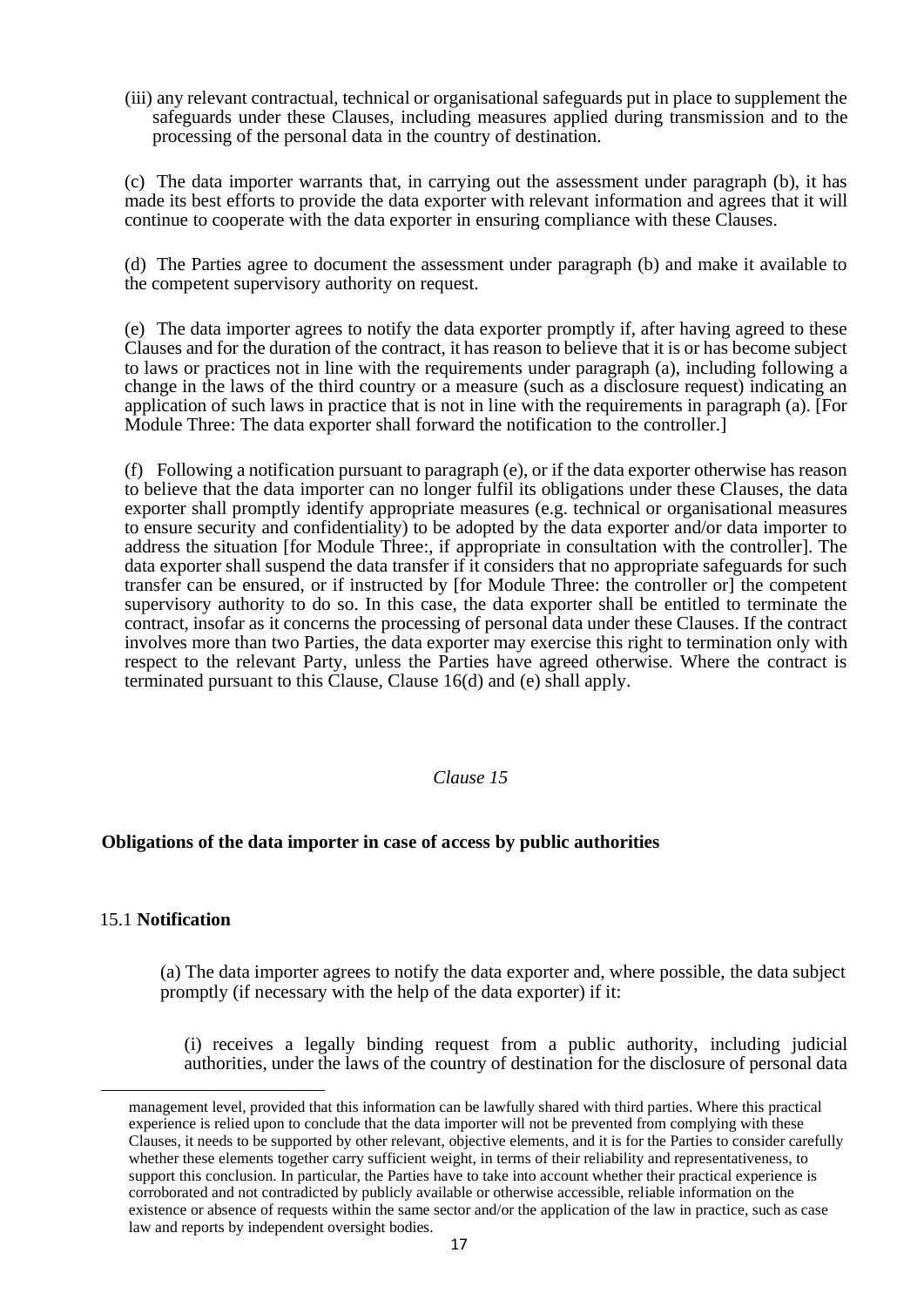transferred pursuant to these Clauses; such notification shall include information about the personal data requested, the requesting authority, the legal basis for the request and the response provided; or

(ii) becomes aware of any direct access by public authorities to personal data transferred pursuant to these Clauses in accordance with the laws of the country of destination; such notification shall include all information available to the importer.

(b) If the data importer is prohibited from notifying the data exporter and/or the data subject under the laws of the country of destination, the data importer agrees to use its best efforts to obtain a waiver of the prohibition, with a view to communicating as much information as possible, as soon as possible. The data importer agrees to document its best efforts in order to be able to demonstrate them on request of the data exporter.

(c) Where permissible under the laws of the country of destination, the data importer agrees to provide the data exporter, at regular intervals for the duration of the contract, with as much relevant information as possible on the requests received (in particular, number of requests, type of data requested, requesting authority/ies, whether requests have been challenged and the outcome of such challenges, etc.).

(d) The data importer agrees to preserve the information pursuant to paragraphs (a) to (c) for the duration of the contract and make it available to the competent supervisory authority on request.

(e) Paragraphs (a) to (c) are without prejudice to the obligation of the data importer pursuant to Clause 14(e) and Clause 16 to inform the data exporter promptly where it is unable to comply with these Clauses.

### 15.2 **Review of legality and data minimisation**

(a) The data importer agrees to review the legality of the request for disclosure, in particular whether it remains within the powers granted to the requesting public authority, and to challenge the request if, after careful assessment, it concludes that there are reasonable grounds to consider that the request is unlawful under the laws of the country of destination, applicable obligations under international law and principles of international comity. The data importer shall, under the same conditions, pursue possibilities of appeal. When challenging a request, the data importer shall seek interim measures with a view to suspending the effects of the request until the competent judicial authority has decided on its merits. It shall not disclose the personal data requested until required to do so under the applicable procedural rules. These requirements are without prejudice to the obligations of the data importer under Clause 14(e).

(b) The data importer agrees to document its legal assessment and any challenge to the request for disclosure and, to the extent permissible under the laws of the country of destination, make the documentation available to the data exporter. It shall also make it available to the competent supervisory authority on request. [For Module Three: The data exporter shall make the assessment available to the controller.]

(c) The data importer agrees to provide the minimum amount of information permissible when responding to a request for disclosure, based on a reasonable interpretation of the request.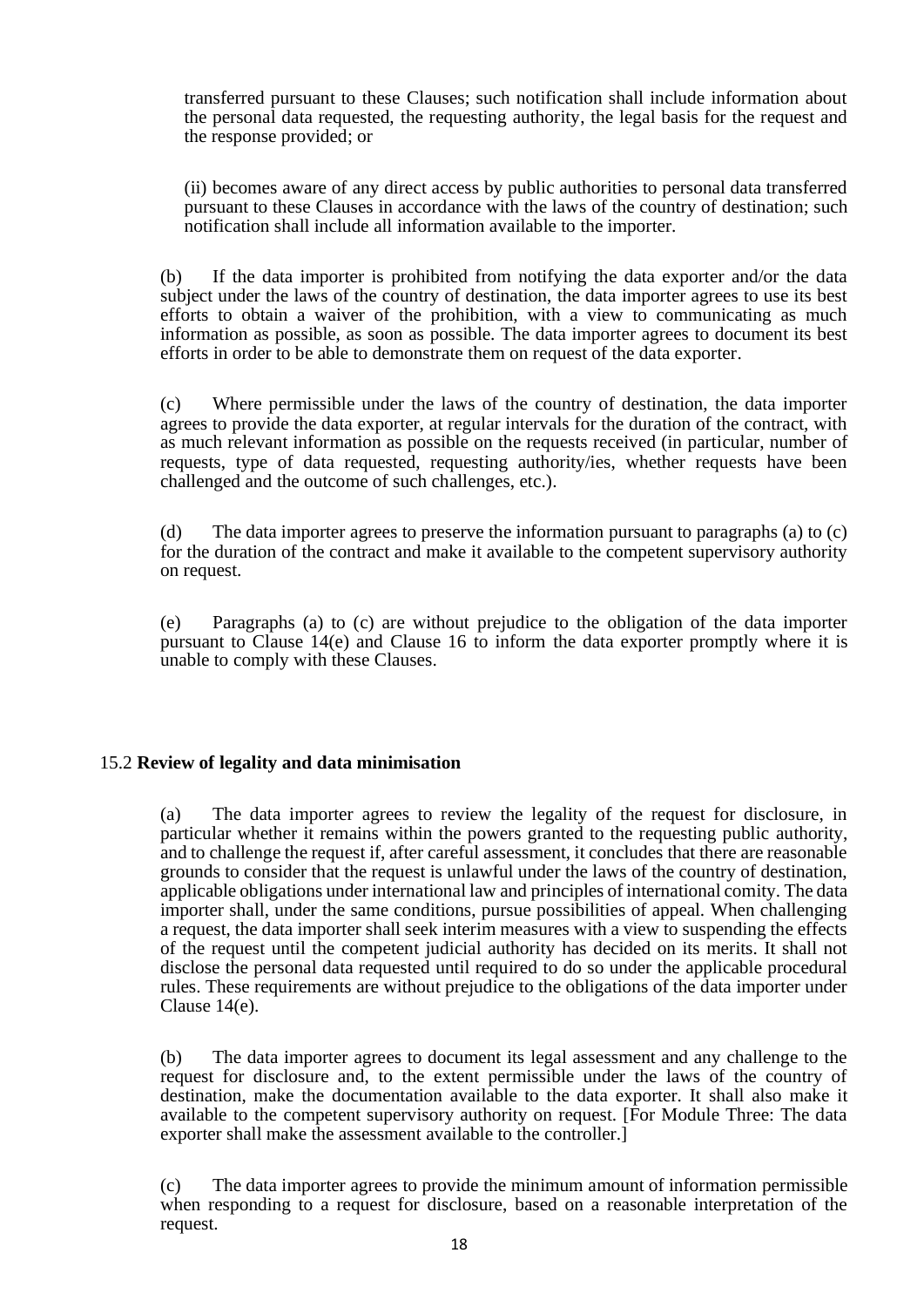#### **Non-compliance with the Clauses and termination**

(a) The data importer shall promptly inform the data exporter if it is unable to comply with these Clauses, for whatever reason.

(b) In the event that the data importer is in breach of these Clauses or unable to comply with these Clauses, the data exporter shall suspend the transfer of personal data to the data importer until compliance is again ensured or the contract is terminated. This is without prejudice to Clause  $14(f)$ .

(c) The data exporter shall be entitled to terminate the contract, insofar as it concerns the processing of personal data under these Clauses, where:

- (i) the data exporter has suspended the transfer of personal data to the data importer pursuant to paragraph (b) and compliance with these Clauses is not restored within a reasonable time and in any event within one month of suspension;
- (ii) the data importer is in substantial or persistent breach of these Clauses; or
- (iii) the data importer fails to comply with a binding decision of a competent court or supervisory authority regarding its obligations under these Clauses.

In these cases, it shall inform the competent supervisory authority [for Module Three: and the controller] of such non- compliance. Where the contract involves more than two Parties, the data exporter may exercise this right to termination only with respect to the relevant Party, unless the Parties have agreed otherwise.

(d) [For Modules One, Two and Three: Personal data that has been transferred prior to the termination of the contract pursuant to paragraph (c) shall at the choice of the data exporter immediately be returned to the data exporter or deleted in its entirety. The same shall apply to any copies of the data.] [For Module Four: Personal data collected by the data exporter in the EU that has been transferred prior to the termination of the contract pursuant to paragraph (c) shall immediately be deleted in its entirety, including any copy thereof.] The data importer shall certify the deletion of the data to the data exporter. Until the data is deleted or returned, the data importer shall continue to ensure compliance with these Clauses. In case of local laws applicable to the data importer that prohibit the return or deletion of the transferred personal data, the data importer warrants that it will continue to ensure compliance with these Clauses and will only process the data to the extent and for as long as required under that local law.

(e) Either Party may revoke its agreement to be bound by these Clauses where (i) the European Commission adopts a decision pursuant to Article 45(3) of Regulation (EU) 2016/679 that covers the transfer of personal data to which these Clauses apply; or (ii) Regulation (EU) 2016/679 becomes part of the legal framework of the country to which the personal data is transferred. This is without prejudice to other obligations applying to the processing in question under Regulation (EU) 2016/679.

### *Clause 17*

#### **Governing law**

These Clauses shall be governed by the law of one of the EU Member States, provided such law allows for third- party beneficiary rights. The Parties agree that this shall be the law of Germany.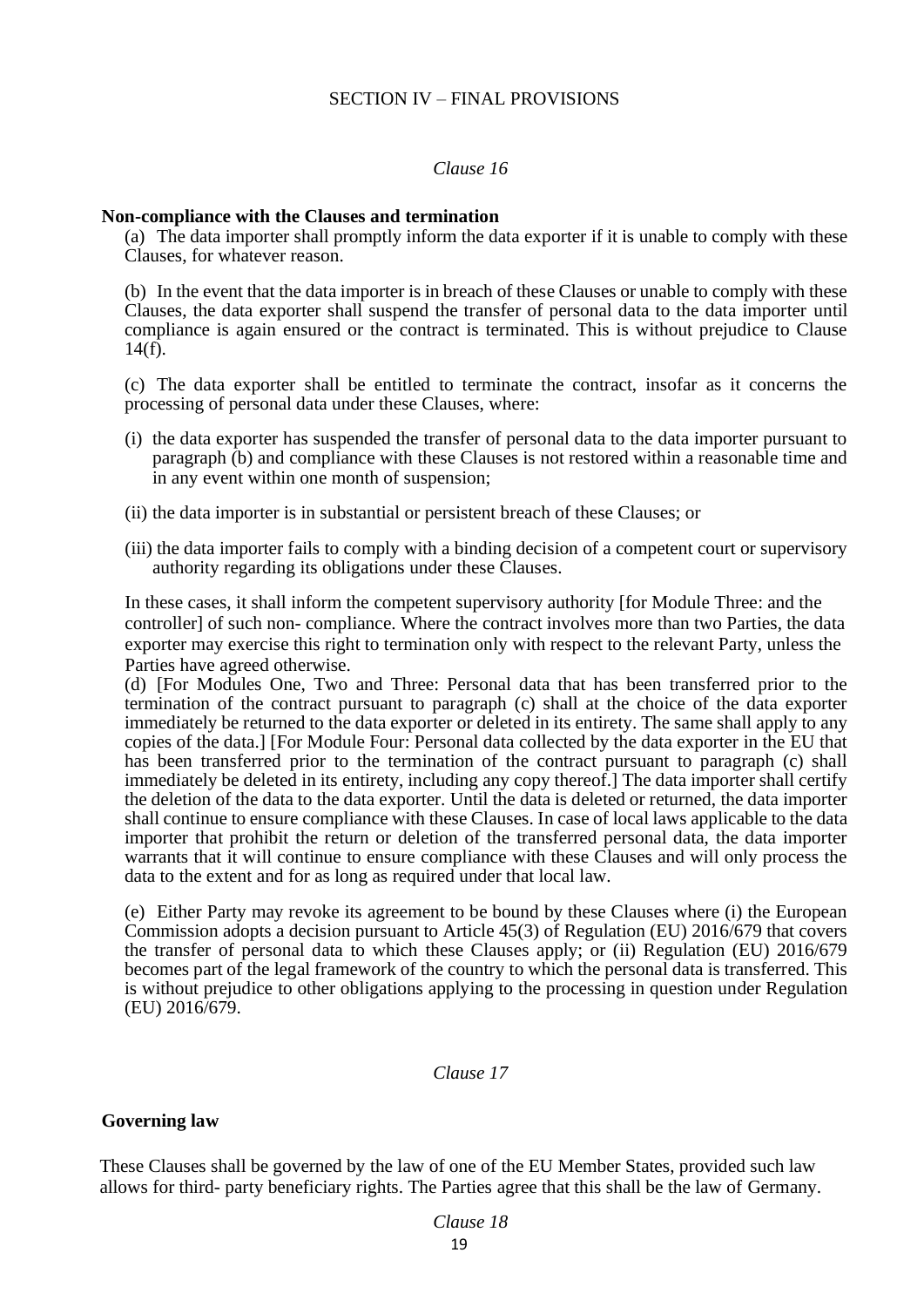### **Choice of forum and jurisdiction**

- (a) Any dispute arising from these Clauses shall be resolved by the courts of an EU Member State.
- (b)The Parties agree that those shall be the courts of Germany.
- (c) A data subject may also bring legal proceedings against the data exporter and/or data importer before the courts of the Member State in which he/she has his/her habitual residence.
- (d)The Parties agree to submit themselves to the jurisdiction of such courts.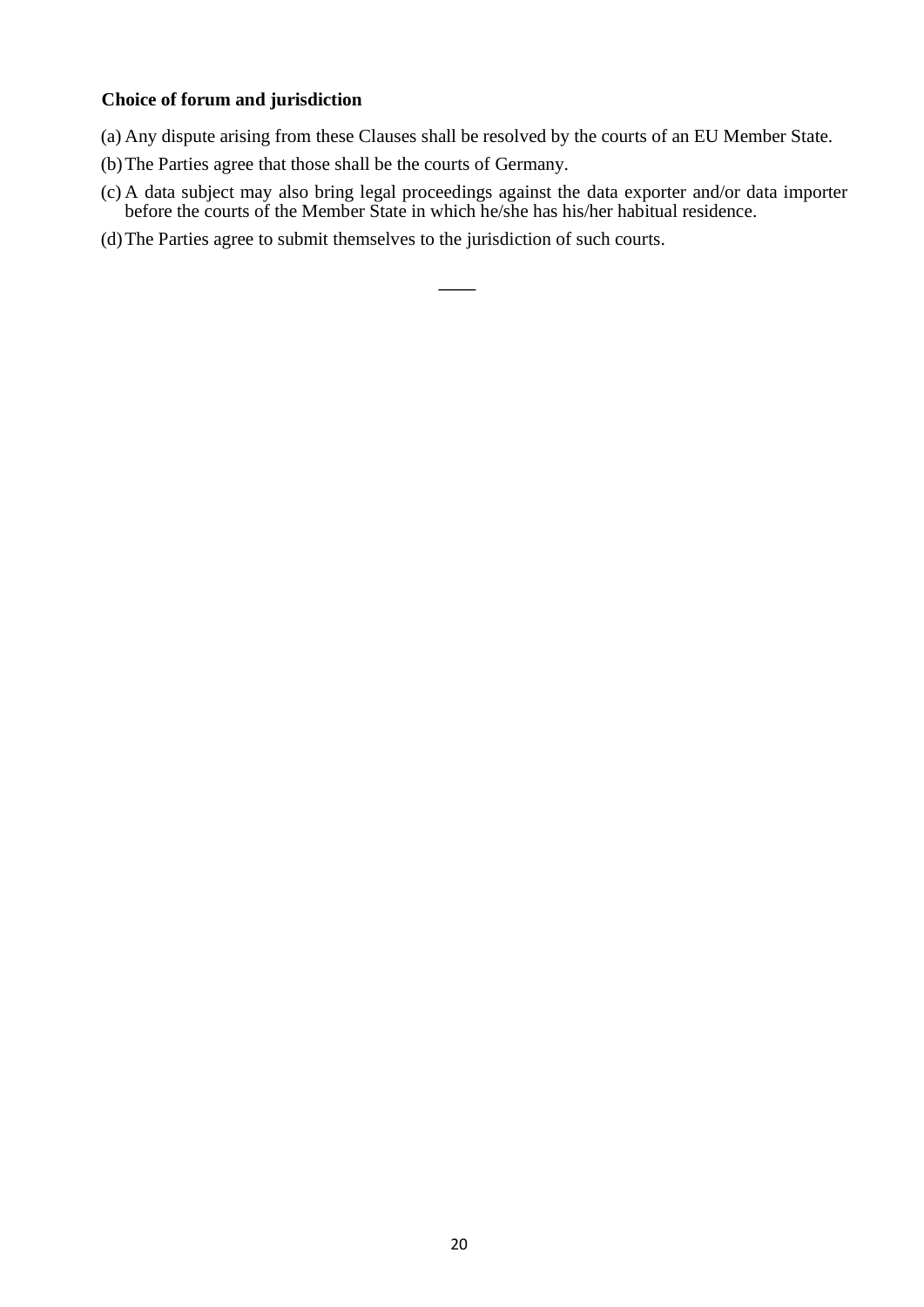# *Exhibit 1A: ANNEX I*

# **Annex I to the Standard Contractual Clauses**

For purposes of this Annex I, "personal data" shall include Buyer Personal Information.

# A. **LIST OF PARTIES**

## **A-1. Module Selection**

| Check which option(s) applies                        |
|------------------------------------------------------|
| <b>MODULE ONE: Transfer controller to controller</b> |
| <b>MODULE TWO: Transfer controller to processor</b>  |
| <b>MODULE THREE: Transfer processor to processor</b> |
| <b>MODULE FOUR: Transfer processor to controller</b> |

# **A-2. Data exporter(s):**

| <b>Company Name</b>                                                                  |                                                 |
|--------------------------------------------------------------------------------------|-------------------------------------------------|
| <b>Company Address</b>                                                               |                                                 |
| Company Role (Controller or<br>Processor or Both)                                    | Controller                                      |
| <b>Contact Person Name</b>                                                           |                                                 |
| <b>Contact Person Position/Title</b>                                                 | <b>DPO</b>                                      |
| Contact Person Email and/or<br>Telephone Number                                      |                                                 |
| Description of the activities<br>relevant to the data transferred by<br>this company | Digital content delivery network infrastructure |
| Name of person signing (does not<br>need to be the contact)                          |                                                 |
| Title of person signing                                                              | <b>DPO</b>                                      |
| Signature                                                                            |                                                 |
| Signature date                                                                       |                                                 |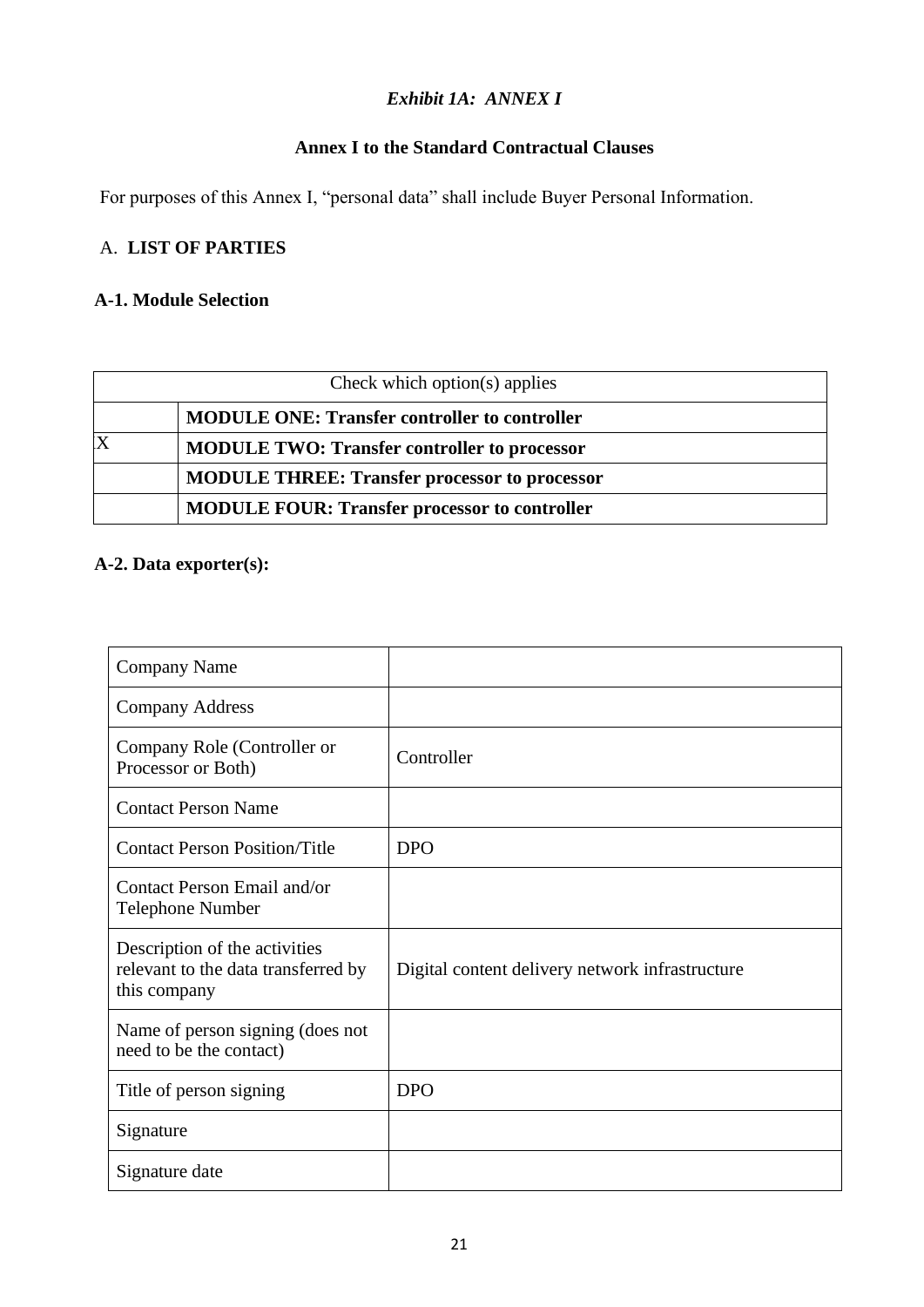# **A-3. Data importer(s):**

| Company Name                                                                         | Kollective Technology, Inc.                      |  |  |
|--------------------------------------------------------------------------------------|--------------------------------------------------|--|--|
| <b>Company Address</b>                                                               | 549 NW York Drive, Suite 260, Bend, OR 97703 USA |  |  |
| Company Role (Controller or<br>Processor or Both)                                    | Processor                                        |  |  |
| <b>Contact Person Name</b>                                                           | <b>Brock Beckner</b>                             |  |  |
| <b>Contact Person Position/Title</b>                                                 | Data Processing Officer                          |  |  |
| Contact Person Email and/or<br><b>Telephone Number</b>                               | bbeckner@kollective.com                          |  |  |
| Description of the activities<br>relevant to the data transferred by<br>this company | Digital content delivery network infrastructure  |  |  |
| Name of person signing (does not<br>need to be the contact)                          | <b>Brock Beckner</b>                             |  |  |
| Title of person signing                                                              | <b>DPO</b>                                       |  |  |
| Signature                                                                            |                                                  |  |  |
| Signature date                                                                       |                                                  |  |  |

# B. **DESCRIPTION OF TRANSFER**

## **B-1. Categories of data subjects whose personal data is transferred**

The personal data transferred concern the following categories of data subjects:

• Controller's employees and contractors

## **B-2. Categories of personal data transferred**

The personal data transferred concern the following categories of data:

- Full name
- Email address
- IP address
- Username

**B-3. Sensitive data transferred (if applicable) and applied restrictions or safeguards that fully take into consideration the nature of the data and the risks involved, such as for instance strict purpose limitation, access restrictions (including access only for staff having followed specialised training), keeping a record of access to the data, restrictions for**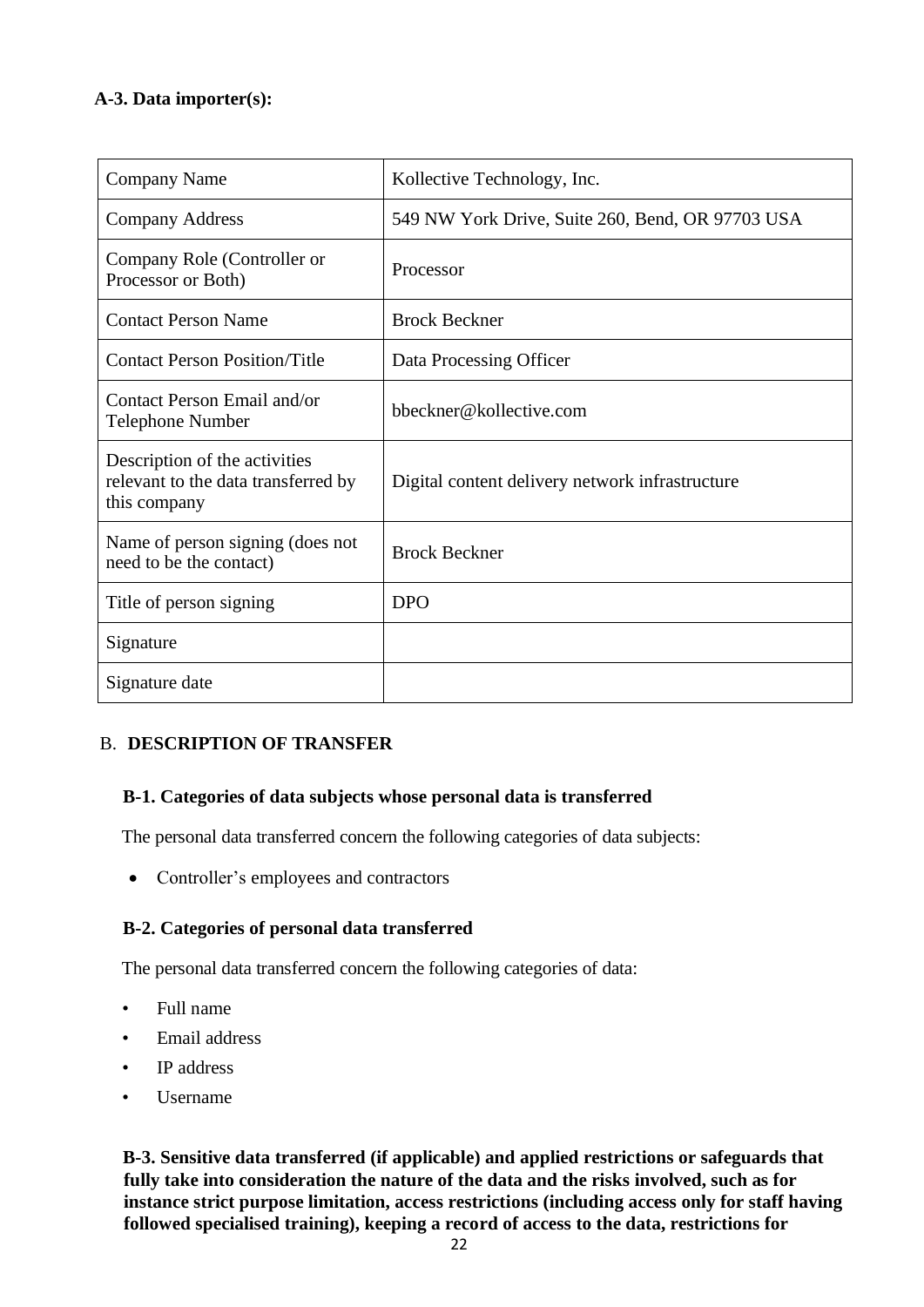### **onward transfers or additional security measures.**

The personal data transferred concern the following special categories of data:

None

### **B-4. The frequency of the transfer (e.g., whether the data is transferred on a one-off or continuous basis).**

The frequency will be on an as-needed basis to support the work under the Agreement.

## **B-5. Nature of the processing**

The nature of the Services being provided are set forth in the Agreement and any Statement of Work executed pursuant to, or Order issued under, the Agreement. The data importer will only process personal data for the purpose of providing those Services.

### **B-6. Purpose(s) of the data transfer and further processing**

The data importers are service providers for customer. They will Process the data only to provide the Services under the Agreement.

### **B-7. The period for which the personal data will be retained, or, if that is not possible, the criteria used to determine that period**

Personal data shall be retained only so long as required to perform the Services under the Agreement and/or any Statement of Work executed pursuant to, or Order issued under, the Agreement.

### **B-8. For transfers to (sub-) processors, also specify subject matter, nature, and duration of the processing**

Any transfers to sub-processors will be consistent with the terms of the Standard Contractual Clauses, the Section of the Terms and Conditions entitled "Data Privacy", and this Annex I.

# C. **COMPETENT SUPERVISORY AUTHORITY**

*Identify the competent supervisory authority/ies in accordance with Clause 13:*

Member State in which the relevant data exporter is established, which for the purposes of the Agreement will be considered the law of establishment of the relevant data controller.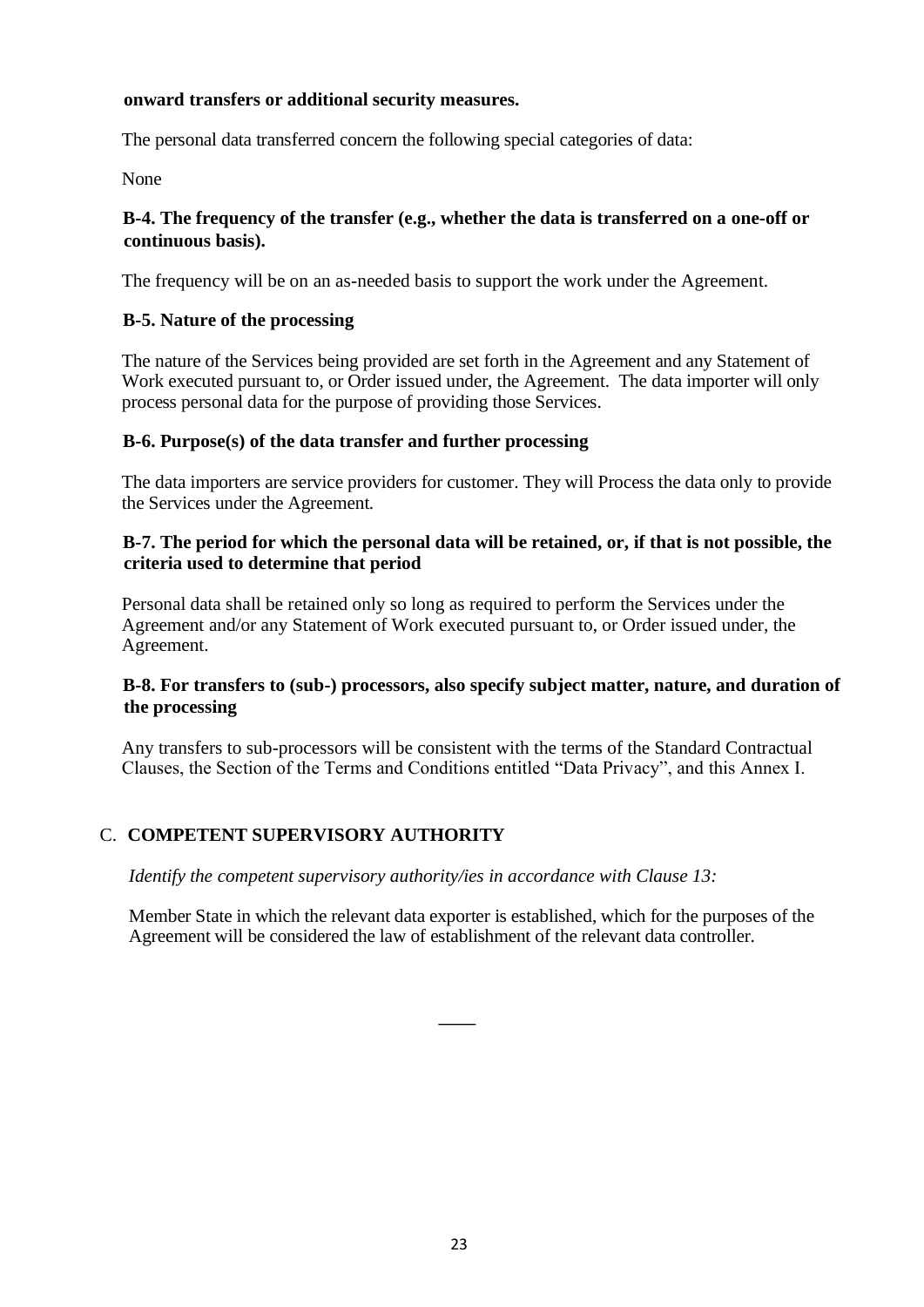## *Exhibit 1B: ANNEX II*

## **TECHNICAL AND ORGANISATIONAL MEASURES INCLUDING TECHNICAL AND ORGANISATIONAL MEASURES TO ENSURE THE SECURITY OF THE DATA**

The data importer undertakes to institute and maintain physical, technical, and organizational security measures in order to maintain and to protect the security of personal data created, collected, received, or otherwise obtained in connection with the Agreement, and the processing operations provided thereunder, which measures are required for the processing of personal data in accordance with the relevant data protection laws in the European Union.

The technical and organisational security measures of the data importer shall include, as a minimum, the following (as may be updated from time to time).

### **Description of the technical and organizational security measures implemented by Processor:**

### **A. Purpose and Scope**

In developing the technical and organizational measures implemented by Kollective to ensure secure processing in accordance with Art. 32 GDPR, Kollective has taken into account the following key factors:

- State of the art
- Implementation costs
- The nature, scope, context and purposes of processing
- The likelihood and severity of risks of the processing for data subjects
- The organizational measures taken to ensure that the level of protection for the processing of personal data is adequate

Kollective shall take appropriate technical and organizational measures in accordance with Art. 32 GDPR such as:

- Encryption of personal data
- Confidentiality, integrity, availability and resilience of processing systems and services
- The ability to restore the availability and access to personal data
- A process for the regular review of the technical and organizational measures

### **B. Overview**

### **1. Pseudonymization and Encryption of Personal Data**

- Kollective does not perform pseudonymization.
- Kollective policies require the encryption of sensitive information during transmission over public networks and business data at rest.

### 2. **Effectiveness of the Implemented Technical and Organizational Measures**

 Kollective has established a procedure for the regular review of the effectiveness of the technical and organizational measures in order to ensure the security of the processing of personal data (Art. 32 (1) GDPR).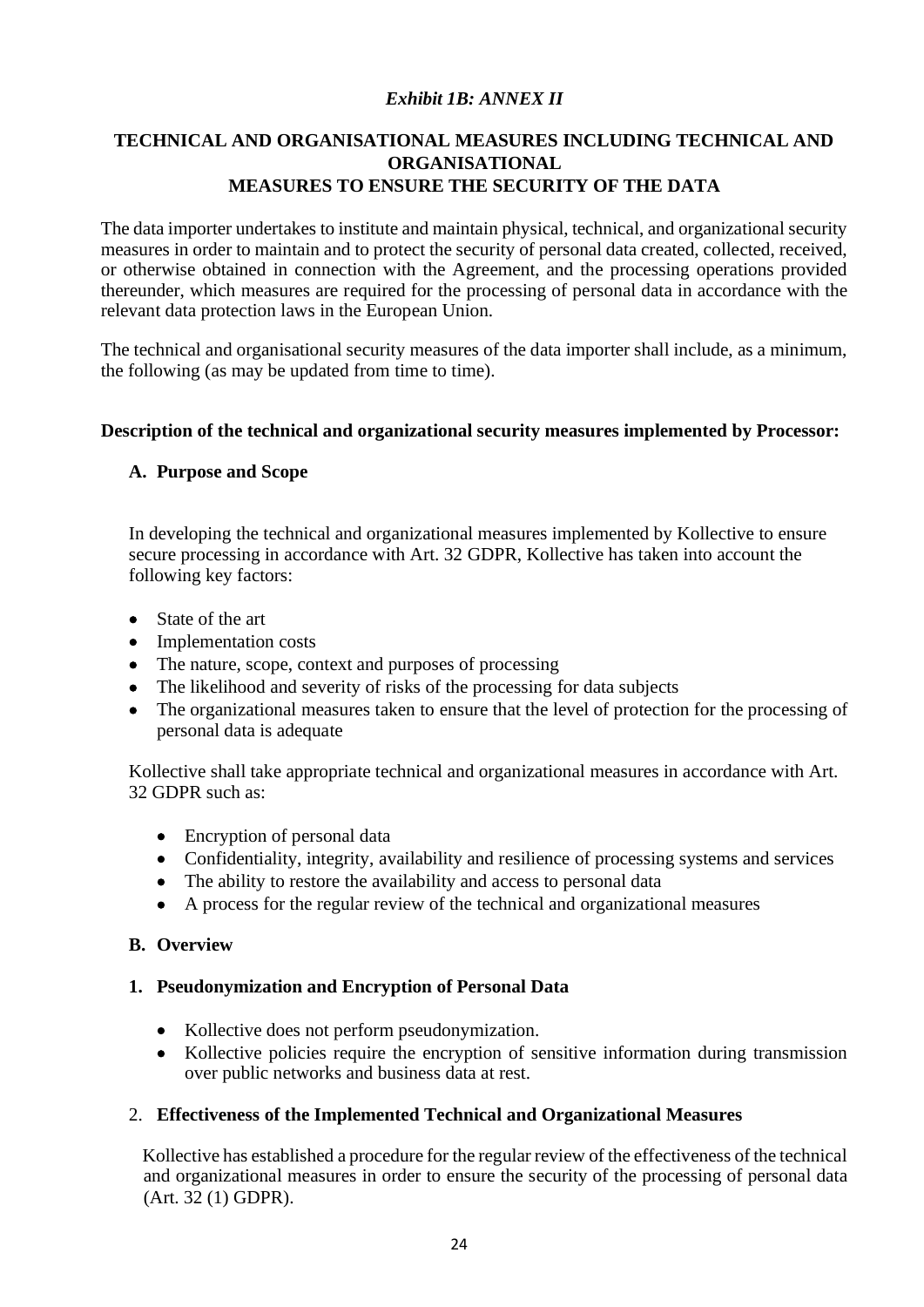## 3. **Information Security Policy**

There is an organizational information security policy (ISP), in which essential behaviors regarding IT security and data protection are described. Employees are contractually obliged to observe and comply with the ISP. Furthermore, upon the start of employment, employees are required to read and sign the ISP and renew their acknowledgment annually. Training courses on information security are distributed annually and are compulsory for continued employment.

## **C. Controls**

## **1. Logical and Physical Access Controls**

- Remote access to the hosted environment through the corporate network is restricted to the VPN which also employs Pulse multi-factor authentication. Accounts are reviewed and approved according to the Kollective Least Privilege policy.
- Administrative level access is reviewed at the quarterly meeting to determine whether access remains commensurate with job responsibilities.
- All access (Administrative & Non-Administrative) is reviewed at the quarterly meeting to determine whether access remains commensurate with job responsibilities.
- Kollective Technology administrative and general user account passwords have the following password parameters:
	- i. Minimum eight (8) characters in length and require an alphanumeric combination.
	- ii. Passwords are set with a 90-day expiration date.
	- iii. History: five (5) remembered passwords
	- iv. Auto-lockout: 30 minutes
	- v. Auto-lockout after five (5) logon attempts
- •
- Kollective Technology IT performs periodic network testing using penetration and vulnerability assessment tools (e.g. Qualys.). The results of these reviews are summarized in a report by Kollective Technology IT and presented to management.
- All administrative access to servers and network devices must be approved by Operations Management.
- HR provides termination notices to IT. Upon receipt of this notification, IT terminates the account on the date of termination or within one day of receipt of the notice.
- Systems are configured to require a separate user ID and password.
- Kollective Technology's employees are required by policy to periodically change their passwords and select passwords that are at least 8 characters and include a combination of alphabetic and non-alphabetic characters.
- Data transmission between the user organizations and Kollective Technology is protected against disclosure to third parties utilizing appropriate security protocols (e.g. SSL, TLS, etc.).
- Kollective policies require the encryption of sensitive information during transmission over public networks and business data at rest.
- Backup data is encrypted during creation.
- Incidents are followed up on by Security Response Team as needed and documented in an email with the appropriate parties being notified.

## **2. Systems Operations Controls**

- Weekly full-system and daily incremental backups are performed using an automated system. Issues or anomalies are investigated and resolved to ensure a full backup is successfully achieved.
- Annually a test of restores is performed to ensure that data can be restored from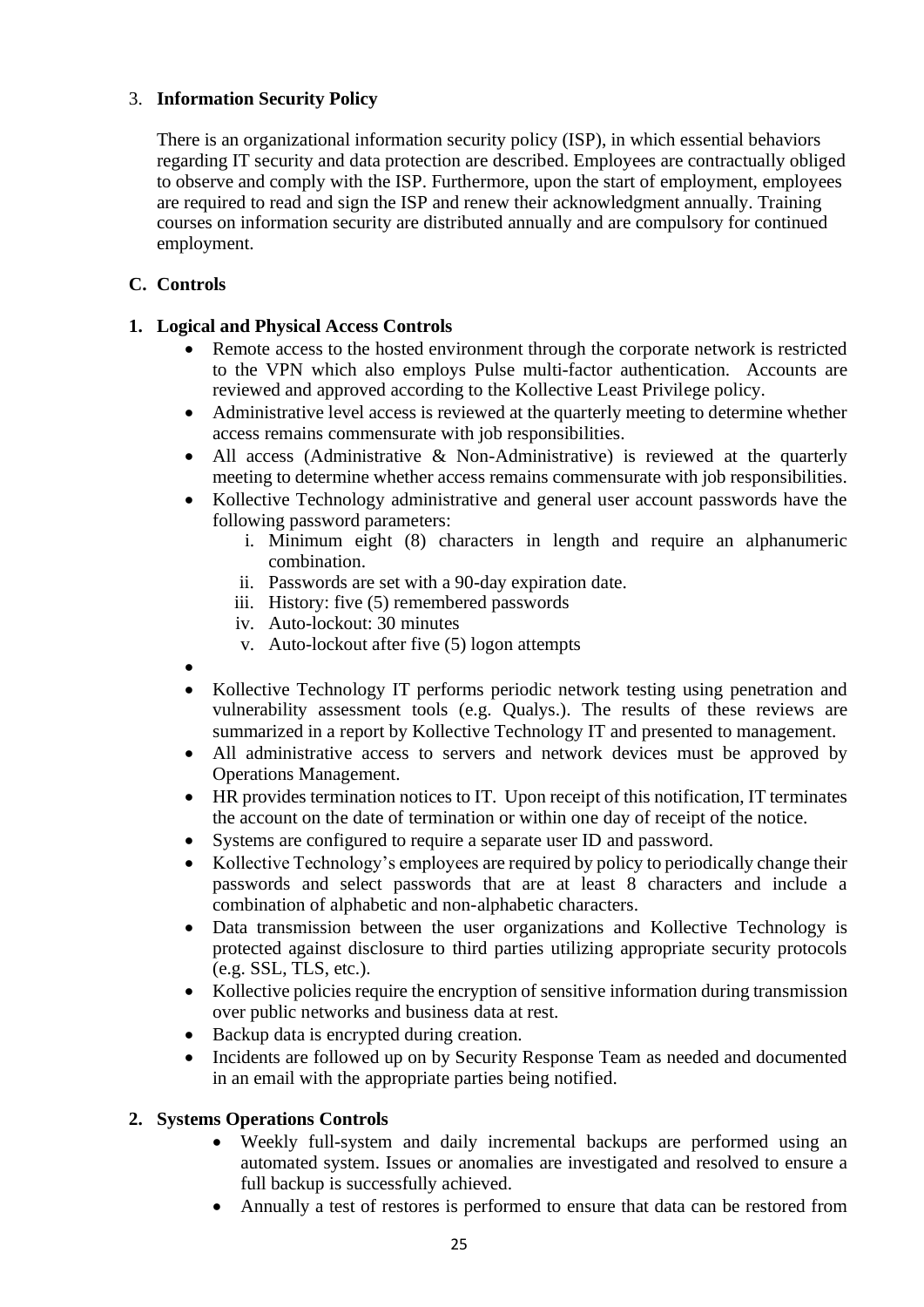backups if needed.

- Kollective IT performs periodic network testing using penetration and vulnerability assessment tools (e.g. Qualys.). The results of these reviews are summarized in a report by Kollective IT and presented to management.
- Operations personnel follow defined protocols for evaluating reported events. Security related events are assigned to the security group for evaluation.
- For high severity incidents, a root cause analysis is prepared and reviewed by operations management. Based on the root cause analysis, change requests are prepared and the entity's risk management process and relevant risk management data is updated to reflect the planned incident and problem resolution.

# **3. Change Management Controls**

- Management performs a review of operating system software, network configuration and database software to ensure configuration settings and patch levels are in compliance with the Corporate minimum security baselines and that out-of- compliance configurations are corrected appropriately.
- Emergency changes must be approved by authorized personnel.
- Changes are reviewed at the weekly release management meeting and scheduled for production to migration.
- The appropriate requestor, business owners, or project sponsor reviews and approves changes prior to introduction into the production environment. Approvals for release into production are based upon Quality Assurance (QA) certification and are also captured in the weekly release management meeting.
- Separate environments are used for development, testing, and production.
- Developers do not have the ability to make changes to software in production.

# **4. Availability Control**

- Processing capacity is monitored on an ongoing basis. Issues or anomalies are investigated and resolved to ensure a predetermined capacity levels are successfully maintained.
- Related party and vendor systems are subject to review as part of the vendor risk management process. Attestation reports (SOC 2 reports) are obtained and evaluated when available.
- Business continuity and disaster recovery plans, including restoration of backups, are updated and tested annually.

# **5. Confidentiality Controls**

- The ISP contains explicit language that does grant Kollective access and use of confidential information in a controlled manner.
- Application code restricts the ability to access, modify, and delete client data to only authorized individuals.
- Policies and procedures are in place to restrict sharing of confidential client information with vendors or other third parties.
- Management is responsible for changes to confidentiality practices and commitments. A formal process is used to communicate these changes to users, related parties, and vendors.
- Kollective has a documented data retention policy and has automated processes in place to retain and dispose of information in accordance with those policies.

# **6. Monitoring of Controls**

• Monitoring software is used to identify and evaluate ongoing system performance, security threats, changing resource utilization needs, and unusual system activity.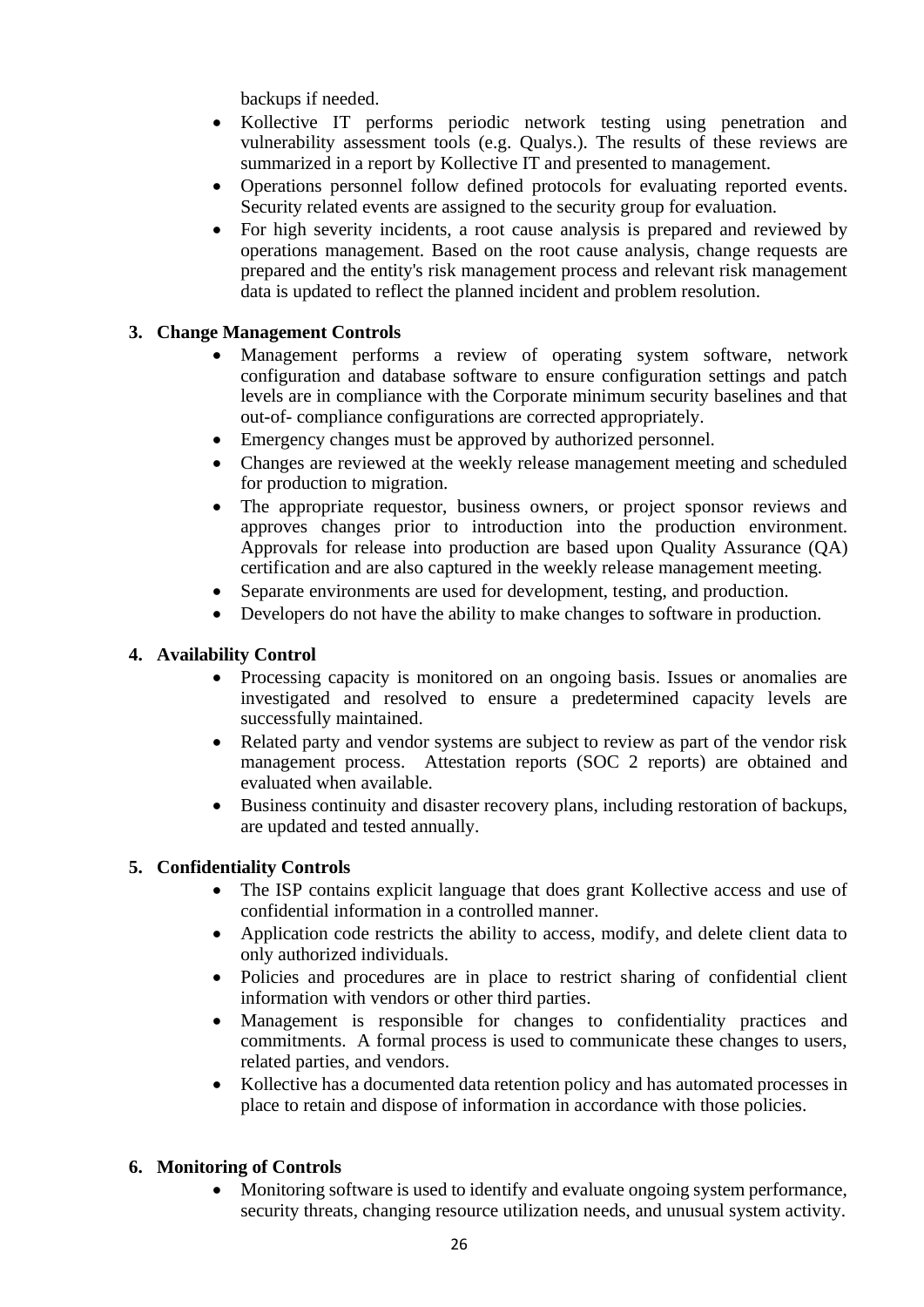## **7. Risk Management and Design and Implementation Controls**

- Kollective has a defined risk acceptance policy that specifies risk tolerances and the process for evaluating risks based on identified threats and the specified tolerances. Identified risks are rated using a risk ranking, and Kollective develops risk mitigation strategies to manage the impact of those risks.
- On a quarterly basis, management performs a risk assessment to identify and rate key threats and risks.

## **8. Communications Controls**

- Kollective has also established a Security and Compliance Overview document highlighting Kollective'ss security commitments that is shared with external users at the time of registration.
- Kollective's security, availability, and confidentiality commitments and related responsibilities, including management, operational, and technical controls; the incident management process; how to contact Kollective with inquiries, complaints, and disputes; customer responsibilities; and legal requirements, are communicated to customers through contracts, service level agreements, terms of service and other documentation which are communicated to every customer during initial onboarding or are made available on Kollective sites and audit reports.

## **9. Organization and Management Controls**

- Management establishes training plans and requirements for continued training for its employees.
- Personnel are required to read and accept the Employee Handbook which contains the Business Ethics and code of conduct and the statement of confidentiality and privacy practices upon their hire.
- Personnel must pass a criminal background check before they may be hired by Kollective.
- Employees are required to attend security, availability, and confidentiality training during the onboarding process. They are required to read and accept Kollective's security, availability, and confidentiality commitments upon hire.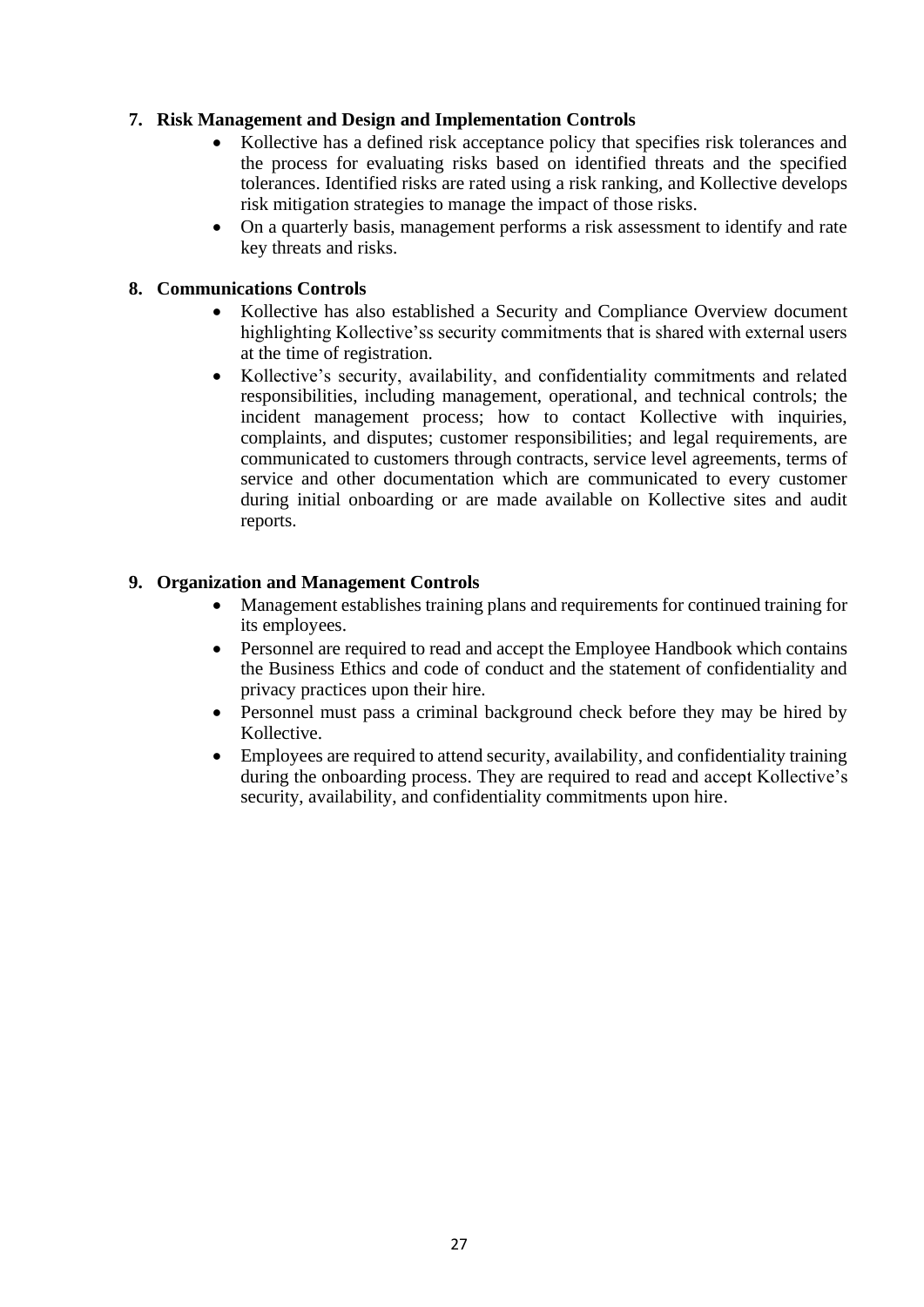### *Exhibit 1C: ANNEX III*

### **LIST OF SUB-PROCESSORS**

## EXPLANATORY NOTE:

This Annex must be completed for Modules Two and Three, in case of the specific authorization of sub-processors (Clause 9(a), Option 1).

The controller has authorised the use of the following sub-processors:

| <b>Name of Sub-processor</b> | <b>Address</b>                                                                                         | <b>Place of</b><br><b>Processing</b> | <b>Basis of legal</b><br>transfer         | <b>Purpose of</b><br><b>Processing</b>                                                                         |
|------------------------------|--------------------------------------------------------------------------------------------------------|--------------------------------------|-------------------------------------------|----------------------------------------------------------------------------------------------------------------|
| Microsoft                    | One Microsoft Way, 98052,<br>Redmond, WA, United<br><b>States of America</b>                           | USA, Netherlands Standard            | Contractual<br>Clauses                    | Office O365<br>products and Azure<br>cloud data storage<br>and processing                                      |
| Amazon                       | <b>USA</b>                                                                                             | <b>USA</b>                           | Standard<br>Contractual<br>Clauses        | Cloud data storage                                                                                             |
| Marketo                      | 901 Mariners Island<br><b>Boulevard</b><br>Suite #500 (Reception)<br>San Mateo, CA 94404<br><b>USA</b> | <b>USA</b>                           | Standard<br>Contractual<br><b>Clauses</b> | Storage of names<br>and email addresses<br>for marketing                                                       |
| SalesForce.com               | <b>Salesforce Tower</b><br>415 Mission Street, 3rd Floor<br>San Francisco, CA 94105<br><b>USA</b>      | <b>USA</b>                           | Standard<br>Contractual<br>Clauses        | Storage of names<br>and email addresses<br>for procurement<br>contacts                                         |
| Intacct                      | Sage Intacct<br>300 Park Avenue, Suite 1400<br>San Jose, CA 95110<br><b>USA</b>                        | <b>USA</b>                           | Standard<br>Contractual<br>Clauses        | Storage of names<br>and email addresses<br>for contracts/order<br>processing                                   |
| SumoLogic                    | 305 Main Street<br>Redwood City, CA 94063<br><b>USA</b>                                                | <b>USA</b>                           | Standard<br>Contractual<br><b>Clauses</b> | Processing of PII for<br>log analytics                                                                         |
| Auth <sub>0</sub>            | 10800 NE 8th, St Suite 700<br>Bellevue, WA 98004<br><b>USA</b>                                         | <b>USA</b>                           | Standard<br>Contractual<br>Clauses        | Storage of IP<br>addresses, email<br>addresses, user<br>names, and names<br>for security and<br>authentication |
| Zendesk                      | 989 Market St<br>San Francisco, CA 94103                                                               | <b>USA</b>                           | Standard<br>Contractual<br>Clauses        | Storage of email<br>addresses and user<br>names for user login<br>credentials                                  |
| Datastax                     | 975 Freedom Circle<br>4th Floor<br>Santa Clara, CA 95054, USA                                          | USA, Netherlands Standard            | Contractual<br>Clauses                    | Storage of IP<br>addresses for<br>establishing peering<br>mesh                                                 |
| Planhat                      | Planhat AB<br>c/o iOffice<br>Kungsgatan 64<br>111 22 Stockholm, Sweden                                 | <b>USA</b>                           | Standard<br>Contractual<br><b>Clauses</b> | Storage of name and<br>email addresses for<br>IT user contacts for<br>optimizing customer<br>service           |